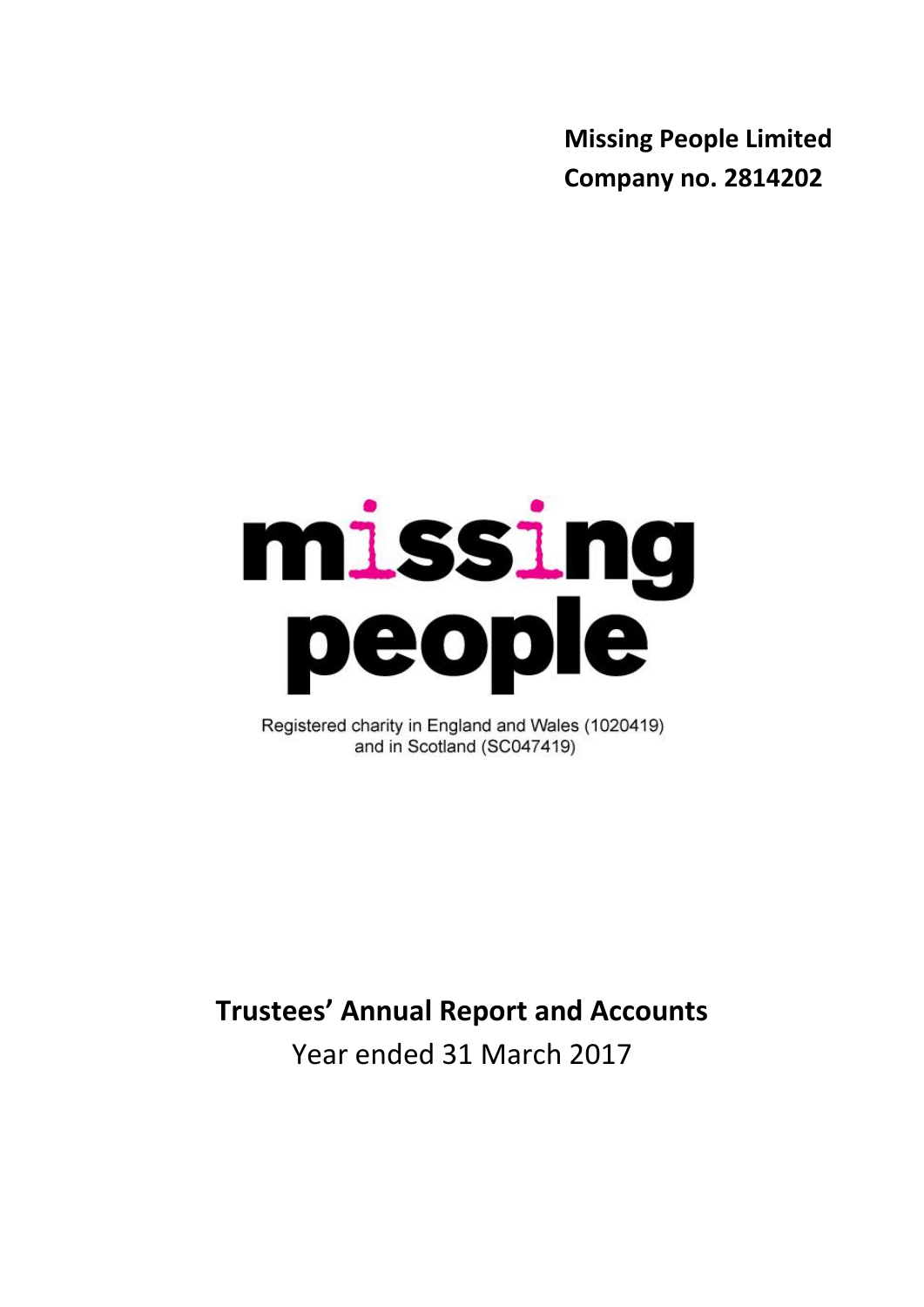# **Contents**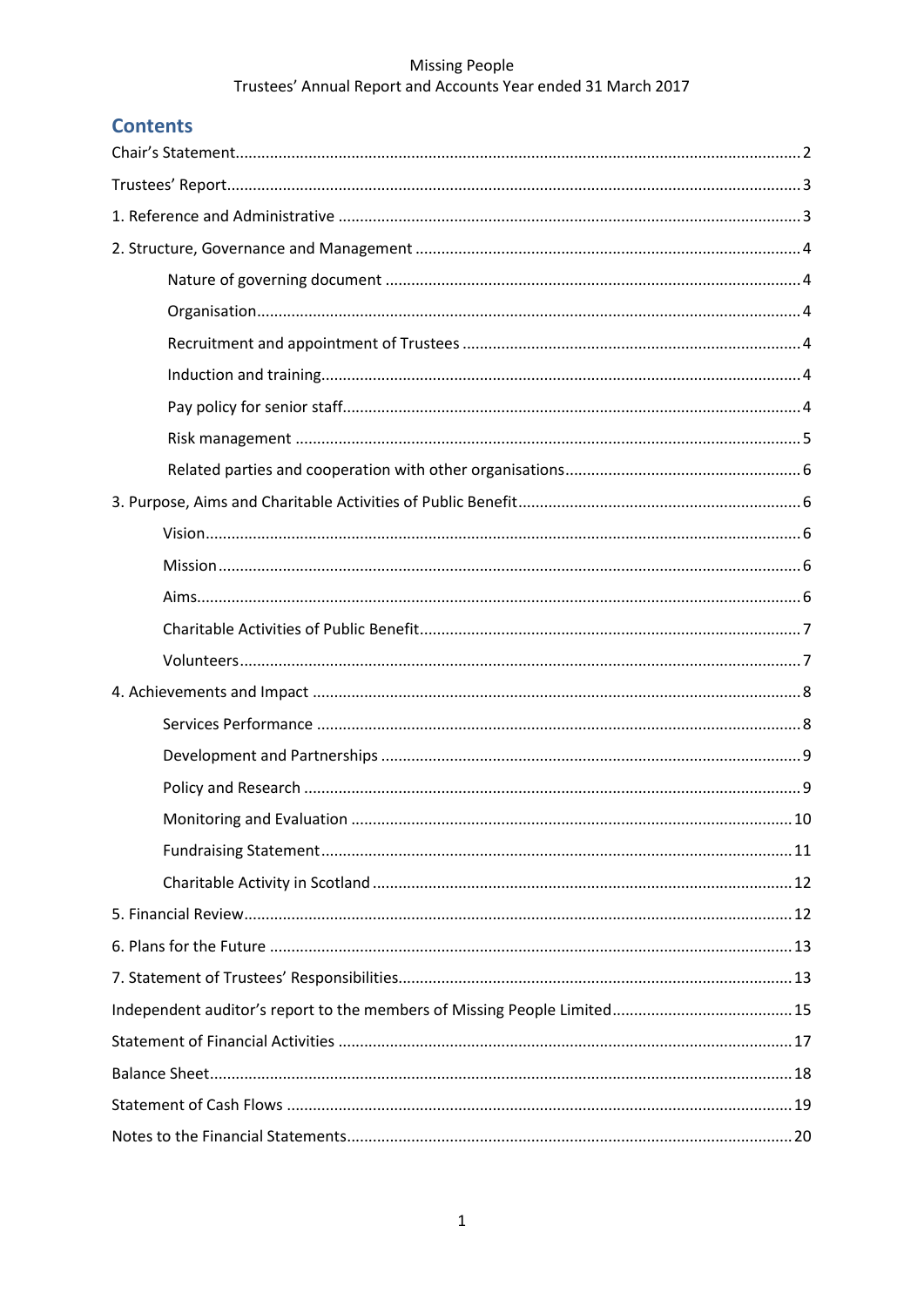### **Chair's Statement**

More than a million people in the UK are estimated to be affected each year by a disappearance. Going missing is an ever present risk for hundreds of thousands of people facing the most profound issues in our society. Their loved ones, local communities and colleagues face an equally tough journey. The police simply do not have the means to support and find them all.

That's where Missing People steps in. Our 24/7 crisis team is primed to help people grappling with issues around mental health, sexual exploitation, trafficking, dementia and homelessness. When people go missing, they become vastly more vulnerable. You only need to talk to one missing adult, lost at crisis point, to recognise the critical need for support and care.

Thanks to strong strategic planning and service delivery we have reached, helped and found more people than ever in 2016/17. However our crisis team is now stretched to capacity. The charity needs to make a fundamental step change in our growth over the next five years or face the reality that highly vulnerable people will not be able to get the support they so desperately need. With our brilliant supporters, funders, partner organisations, volunteers and staff, we can achieve this.

This year our world changed when our Co-Founder Janet Newman died in June 2016. Janet's vision lives on and we continue to adopt her tenacious 'make it happen' approach to making this world a better one. Her life and work will not be forgotten.

Kate Adams

**Chair of Trustees** 

 $\overline{2}$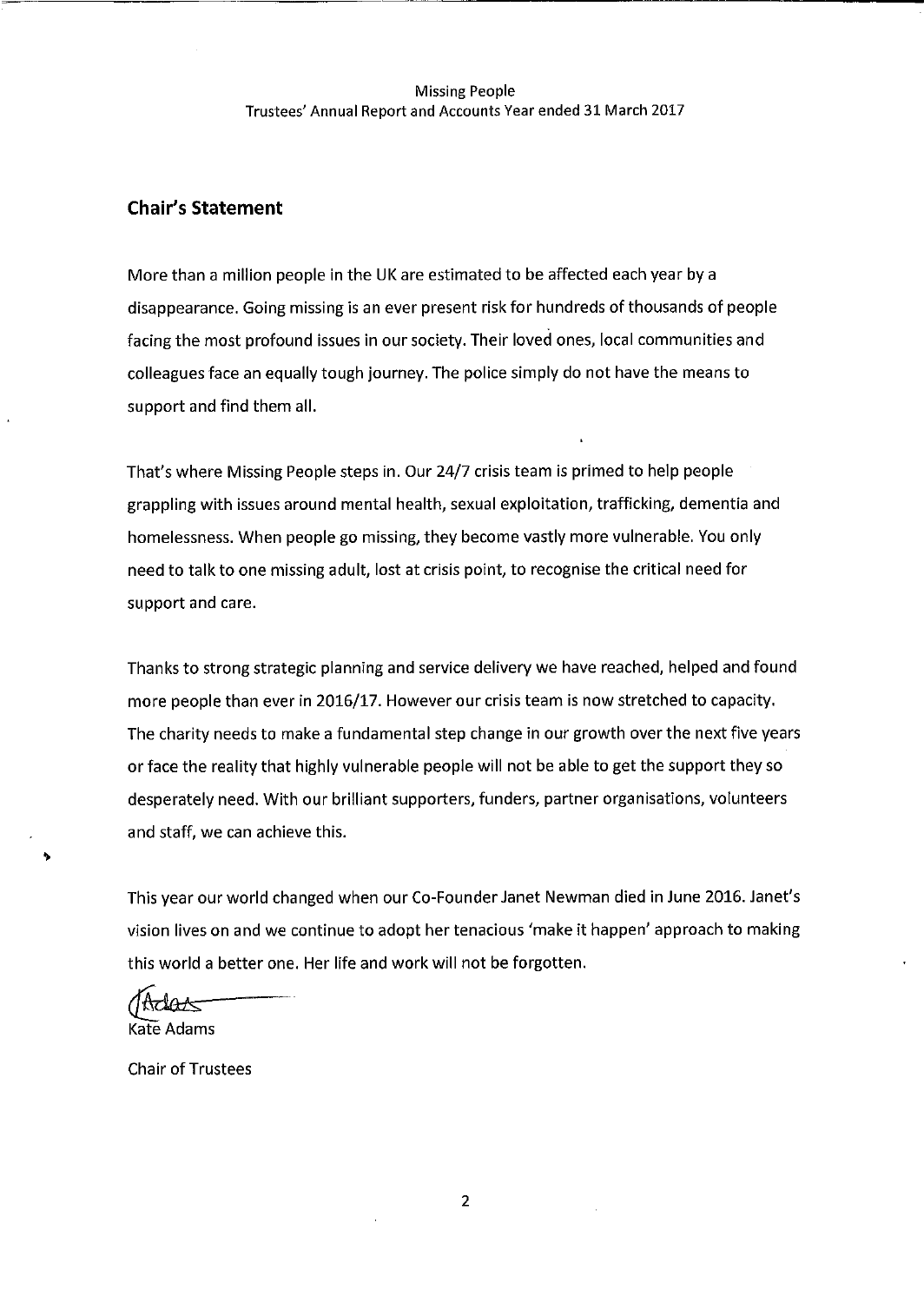# **Trustees' Report**

# **1. Reference and Administrative**

| <b>Charity Name</b>       | <b>Missing People</b>                                                                                                                                                                                            |
|---------------------------|------------------------------------------------------------------------------------------------------------------------------------------------------------------------------------------------------------------|
| <b>Registered Charity</b> | In England and Wales 1020419<br>In Scotland SC047419                                                                                                                                                             |
| <b>Company Number</b>     | 2814202                                                                                                                                                                                                          |
| <b>Registered Office</b>  | Roebuck House<br>284 Upper Richmond Road West<br>London SW14 7JE                                                                                                                                                 |
| <b>Trustees</b>           | Kate Adams - Chair<br>Caryl Agard<br>Doug D'Arcy<br>Sarah Godwin<br>Jane Harwood<br>Ben Houghton - Treasurer<br><b>Justin McLaren</b><br><b>Simon Moss</b><br>Chris Rollings - Vice Chair<br>Lisa White          |
| <b>Company Secretary</b>  | Douglas Parkhill                                                                                                                                                                                                 |
| <b>Chief Executive</b>    | Jo Youle                                                                                                                                                                                                         |
| <b>Directors</b>          | Susannah Drury, Director of Services and Advocacy<br>Ross Miller, Director of Fundraising and Communication<br>Douglas Parkhill, Director of Finance<br>Karen Robinson, Director of Development and Partnerships |
| Auditor                   | <b>BDO LLP</b><br>55 Baker Street<br>London<br>W1U 7EU                                                                                                                                                           |
| <b>Principal Bankers</b>  | <b>CAF Bank</b><br>25 Kings Hill Avenue<br><b>Kings Hill</b><br><b>West Malling</b><br>Kent ME19 4TA                                                                                                             |
| Website                   | www.missingpeople.org.uk                                                                                                                                                                                         |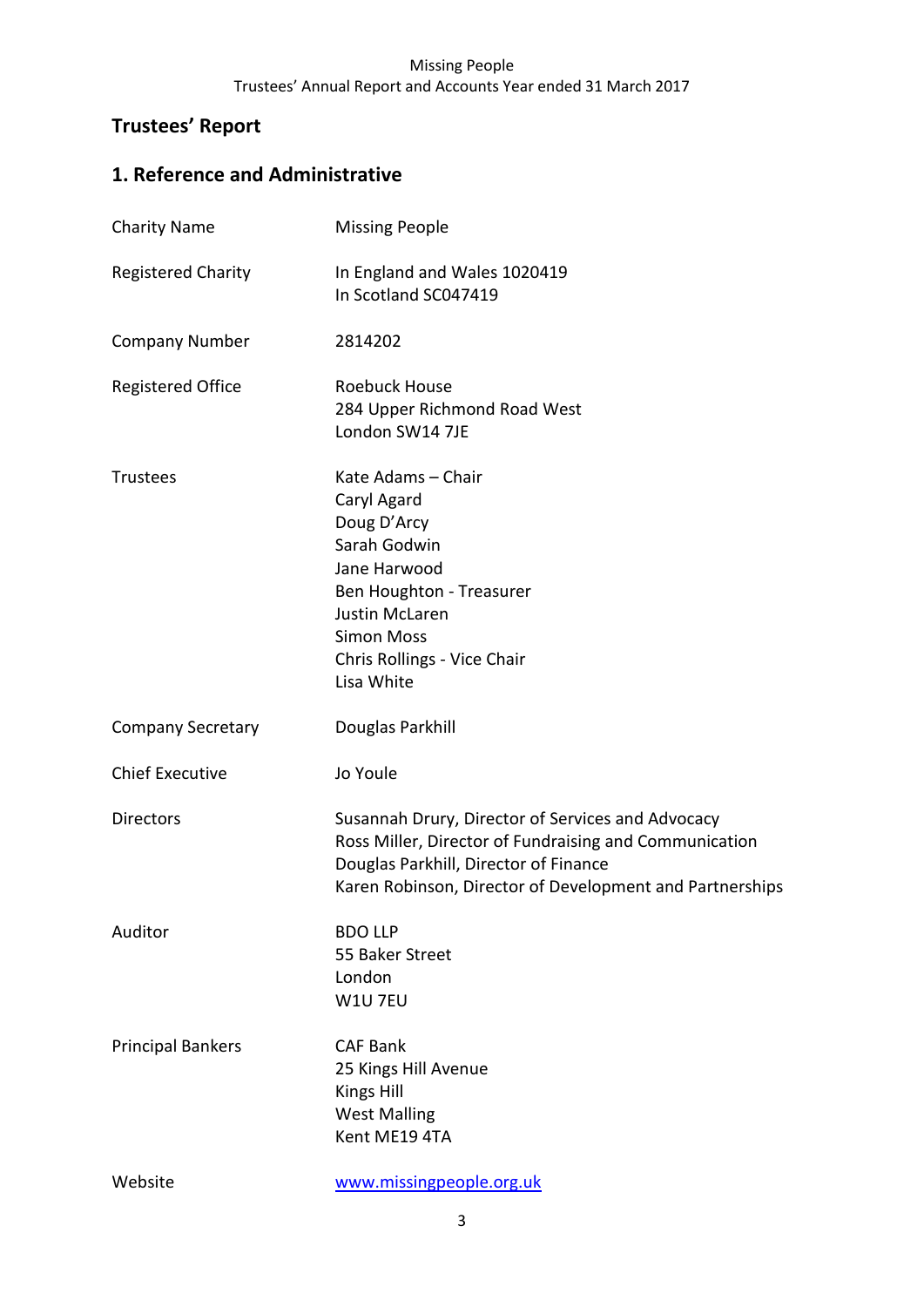# **2. Structure, Governance and Management**

# **Nature of governing document**

Missing People became a registered charity in England and Wales (charity number 1020419) on 30 April 1993 and in Scotland (charity number SC047419) on 16 May 2017. It is a charitable company with no issued share capital being limited by guarantee. Its governing instrument is its Memorandum and Articles of Association dated 26 September 2007 and the trustees are its members. Members of the charity guarantee to contribute an amount not exceeding £1 to the assets of the charity in the event of winding up. The total number of such guarantees at 31 March was 10.

# **Organisation**

Missing People is led by a diverse and experienced board of trustees who, together with the Chief Executive and Directors, ensure the charity delivers its aims. The board of trustees has overall responsibility for governing the charity's strategy and finances and monitoring its performance. Day to day activities are the responsibility of the Chief Executive and Directors. The Chief Executive reports to the trustees and the Directors report to the Chief Executive.

# **Recruitment and appointment of Trustees**

Trustee vacancies are advertised widely, in a range of media, and candidates are required to submit a CV and undergo an interview with the Chair. The Chair will then invite selected candidates to meet the Chief Executive, representatives of other trustees, and the Directors. The procedure for the appointment of trustees is set out in the Articles of Association.

# **Induction and training**

New trustees are given a comprehensive briefing pack that includes information about the charity, their role and the issue of missing people. All trustees are invited to attend a structured induction day and training which aims to ground them in the cause and to enrich their understanding of the difference the charity makes.

# **Pay policy for senior staff**

The aim of our pay policy, which applies to all employees, is to offer remuneration that is fair and appropriate for the roles they perform and the responsibilities they undertake to deliver our charitable aims. The trustees consider the key management personnel of the charity comprise the Chief Executive and all Directors.

In setting remuneration for all staff, including senior staff, a number of criteria are used including consideration of the nature and responsibilities of specific roles, local and national sector averages and other market factors.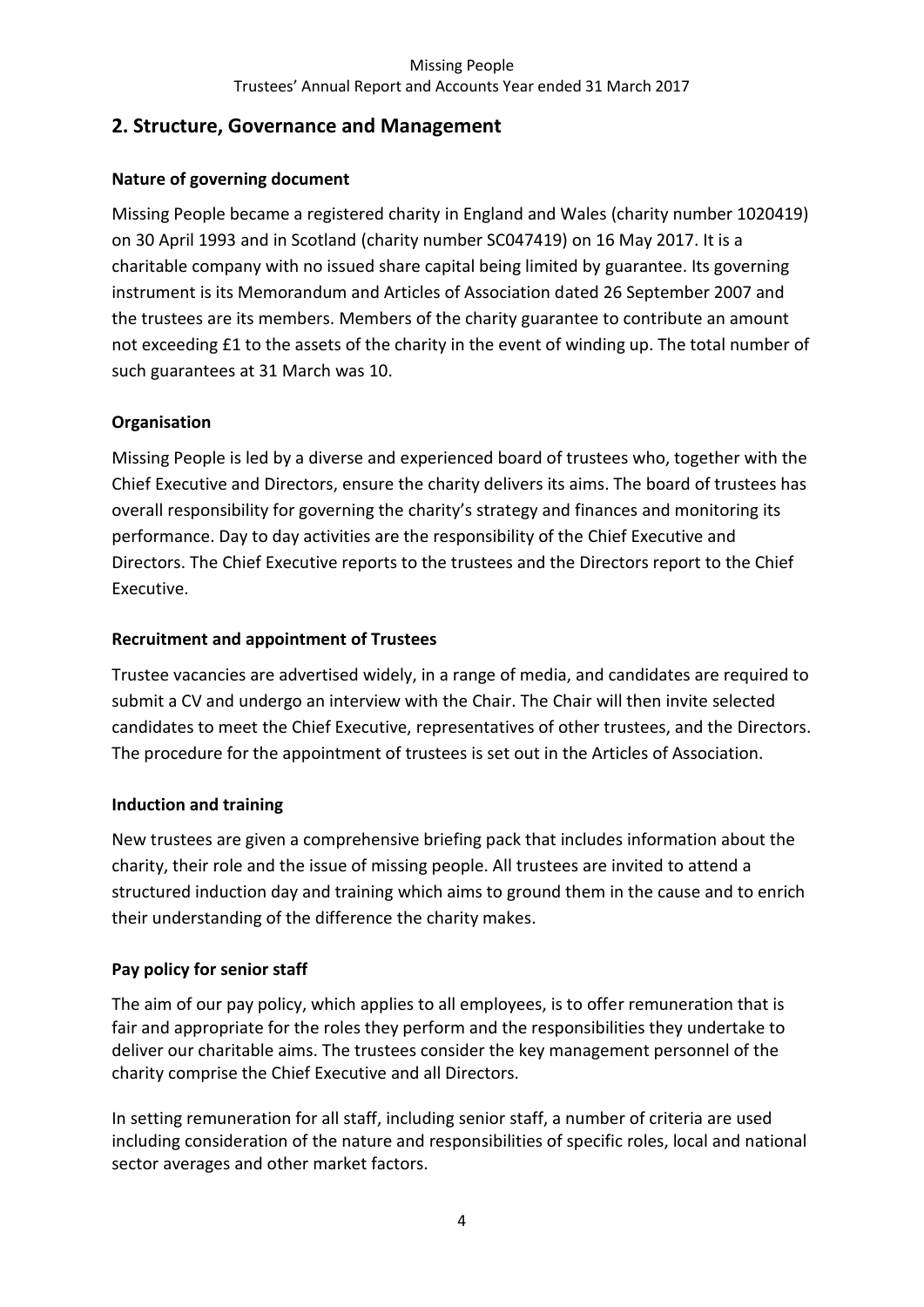# **Risk management**

Trustees review the major risks faced by the charity as part of their annual cycle of business. Systems of internal financial control have been put in place, which are designed to safeguard the charity's assets, ensure that proper accounting records are maintained and provide reliable and timely financial information.

Trustees are satisfied with these arrangements and the following are key risks which the charity faces and the related mitigation factors in place:

| <b>Risk</b>                                                                                                                                                                                                                | <b>Mitigation</b>                                                                                                                                                                                                                                                                                                                                |
|----------------------------------------------------------------------------------------------------------------------------------------------------------------------------------------------------------------------------|--------------------------------------------------------------------------------------------------------------------------------------------------------------------------------------------------------------------------------------------------------------------------------------------------------------------------------------------------|
| Safeguarding: The charity fails to prevent<br>harm.                                                                                                                                                                        | Our policies and procedures are reviewed<br>regularly and there is a Safeguarding Panel in<br>place to review practice. Staff and volunteer<br>safeguarding training is compulsory and<br>repeated annually. Services Managers<br>provide 24/7 on call support for services<br>frontline team and DBS checks are in place<br>for relevant roles. |
| Economic pressures: Changes in the<br>economic or political environment impact<br>negatively on voluntary income.                                                                                                          | We continue to strengthen and diversify our<br>income streams and we have in place<br>rigorous processes for budgeting,<br>management reporting and monitoring of<br>financial performance.                                                                                                                                                      |
| Fundraising: Failure by us, or on the part of<br>agencies we work with, to comply with<br>fundraising regulation.                                                                                                          | We have reviewed our fundraising policies<br>and practices, and ensured those working on<br>our behalf abide by our Fundraising Promise<br>and the new Fundraising Regulator and will<br>regularly monitor their work.                                                                                                                           |
| Sector reputation: The media, opinion<br>formers or general public opinion may erode<br>trust in charities, affect the sectors strong<br>standing and may indirectly impact our<br>ability to be trusted and to fundraise. | We will continue to be transparent and<br>trustworthy and provide high quality<br>accredited services in a cost effective way.<br>Trustee and Directors will continue to<br>regularly monitor potential areas of<br>vulnerability.                                                                                                               |
| Pro bono support: The charity receives<br>significant pro bono support without which<br>our ability to provide our existing level of<br>service could be impacted.                                                         | We will continue to build positive<br>relationships with pro bono suppliers to<br>ensure support continues. In addition, we<br>always seek a partnership agreement that<br>outlines a minimum length of such support.                                                                                                                            |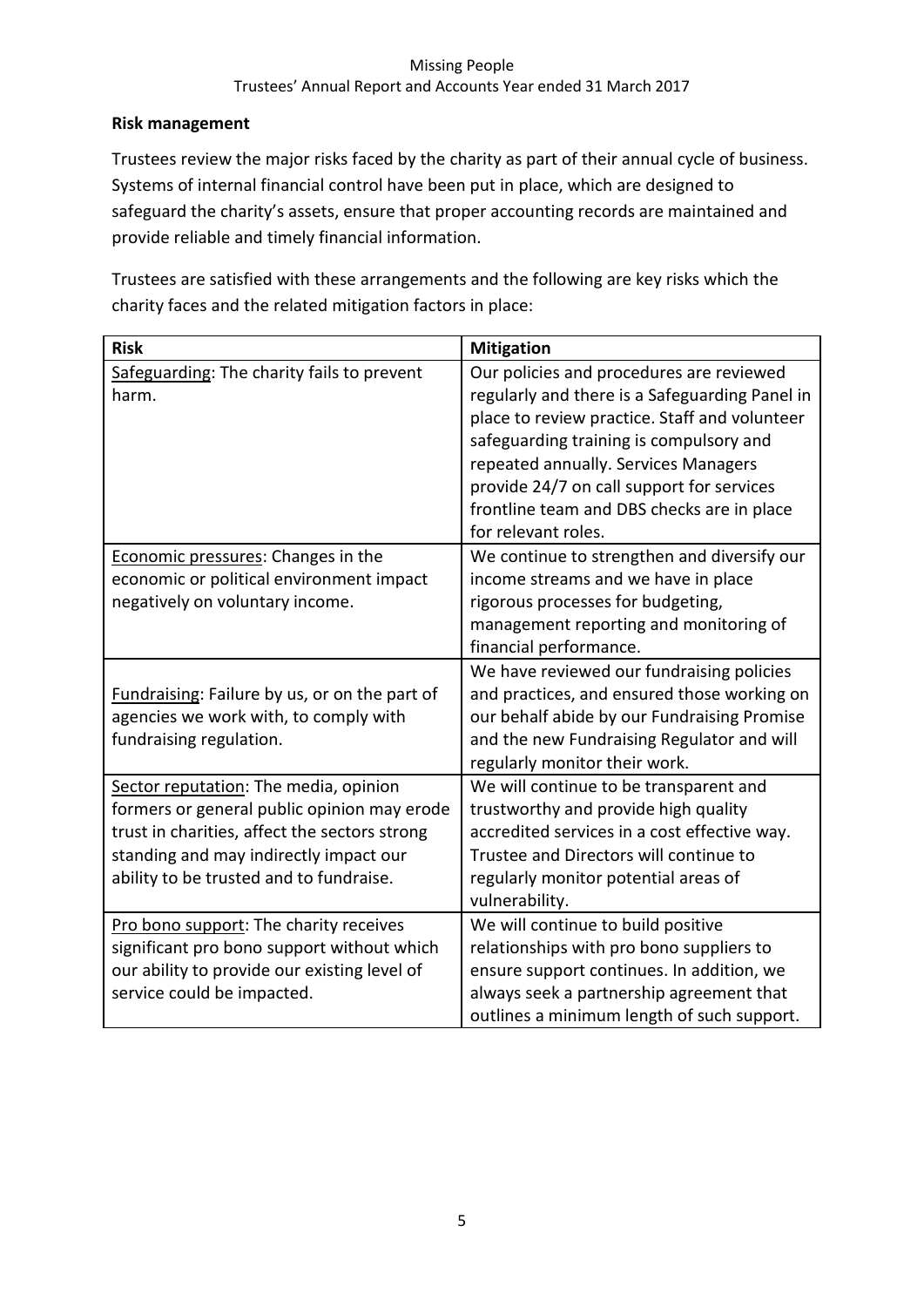### Trustees' Annual Report and Accounts Year ended 31 March 2017

### **Related parties and cooperation with other organisations**

None of our trustees receives remuneration or other benefit from their work with the charity.

In order to best serve our beneficiaries, the charity is committed to working in partnership with a range of organisations from the public, private and charity sectors. A multi-agency response to disappearances is critical to success and something we are proud to foster. We work in partnership with every police force across the UK to enable the referral of families with a missing loved one to our support services, and to offer our independent and confidential support to people who are reported missing to the police. In partnership with the National Crime Agency and education specialist Groupcall, we operate the Child Rescue Alert system.

As a recognised leader in the field of missing persons, the charity is a proud member of Missing Children Europe, the Global Missing Children's Network and the International Centre for Missing and Exploited Children.

We work with a range of charities who are specialists in areas in which people who are missing may be affected – including mental health, child sexual exploitation and suicide. This can include referrals, sharing best practice and piloting new ways to respond together.

The charity works in formal partnerships with a growing number of Local Authorities to support children who have been missing. Please see the Development and Partnerships section for more information.

The charity's wholly owned subsidiary Missing Limited remained dormant throughout the year.

# **3. Purpose, Aims and Charitable Activities of Public Benefit**

### **Vision**

Every missing person is found safe.

### **Mission**

To be a lifeline when someone disappears.

### **Aims**

- To safeguard and support missing people
- To provide tailored and effective family support
- To be the authoritative voice advocating for missing people and families
- To be a strong, diverse and effective organisation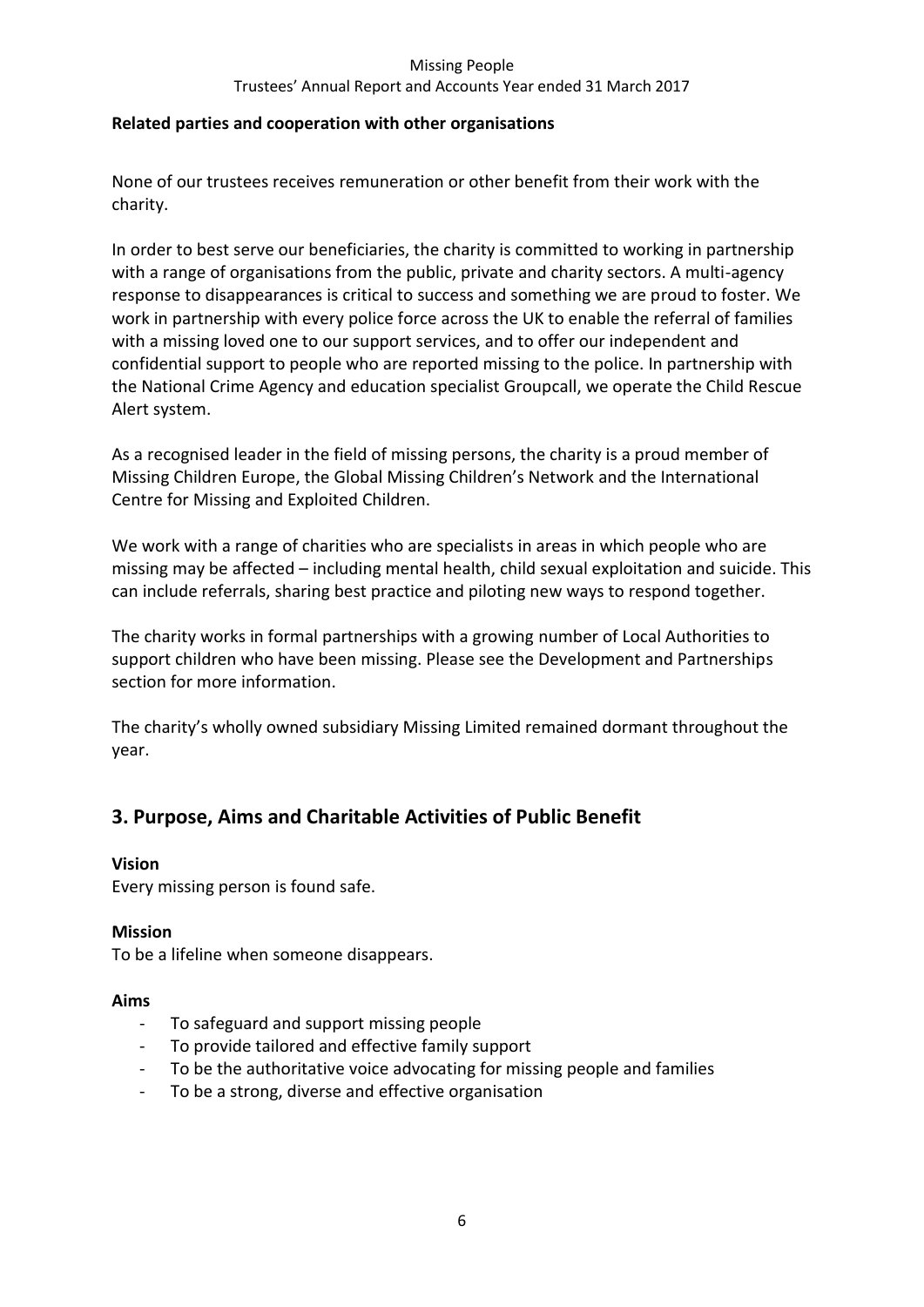## **Charitable Activities of Public Benefit**

Trustees have complied with their duty in section 17 of the Charities Act 2011 to have paid due regard to the Charity Commission's guidance on public benefit in deciding which activities the charity should undertake.

Missing People offers free, confidential, 24 hour support to the 250,000 people who go missing each year in the UK. For families left behind the charity helps to find missing loved ones and provides specialised support to end the heartache and confusion.

The charity helps missing children and young people in crisis, and those thinking of going missing. Missing People operates the free, confidential 116 000 Helpline for missing children in the UK. We provide confidential advice and support around the clock. Importantly, we also enable young people, often living on the streets in danger or at risk of exploitation, to reconnect with their families or carers. We also work in partnership with Local Authorities to ensure the safety of young people who return from being missing.

When a child's life may be in immediate danger, the charity provides Child Rescue Alert in partnership with CEOP, a command of the [National Crime Agency \(NCA\),](http://nationalcrimeagency.gov.uk/) and technology partner Groupcall. The charity can issue an Alert at police request day or night in either a very targeted area or nationally.

For vulnerable missing adults, Missing People provides free, confidential, 24-hour advice and support. A missing adult can pass on a 'safe and well' message to their family or carers, often leading them to reconnect directly.

When someone disappears it is vital that their family can access advice and support immediately and for as long as that person is missing. That is why Missing People provides free emotional and practical support as well as a range of in-depth support such as telephone counselling and events for families.

Where appropriate, the charity provides free publicity services to help find vulnerable missing people. To achieve this we work in partnership with companies such as Royal Mail Group and outdoor advertisers who provide pro bono media space. Appeals generate information and sightings from the public, as well as contact from the missing person, 24 hours a day.

### **Volunteers**

Without volunteers, Missing People could not be a lifeline when someone disappears. Volunteers gain new experiences within the voluntary sector, learn from highly-trained staff and gain and develop new skills that will stay with them forever.

Volunteers can make a real difference to missing people and their families by giving their time at the charity's central office in London, or in any part of the UK through our local volunteer programme.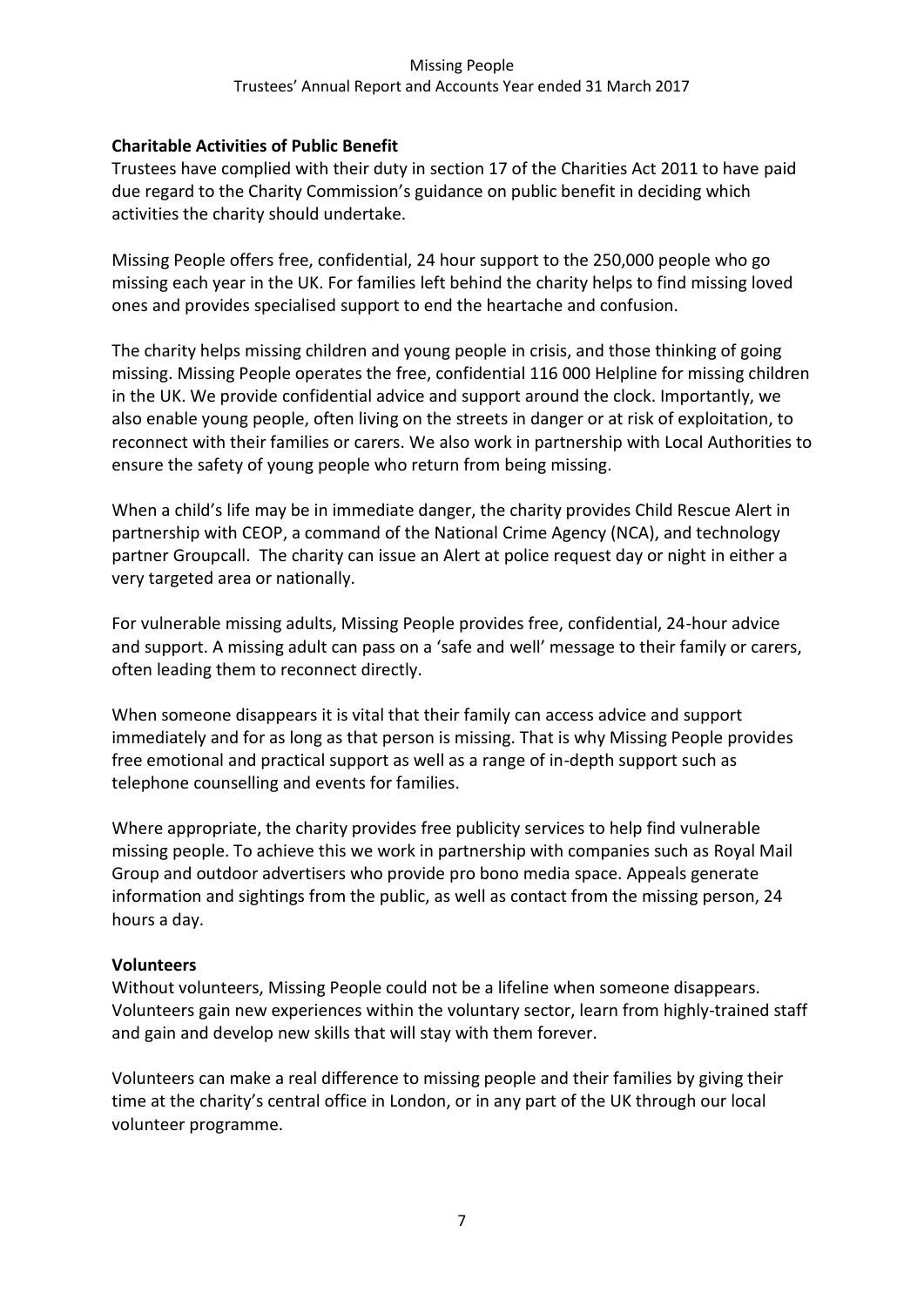# **4. Achievements and Impact**

# **Services Performance**

In the run up to Christmas, we hosted visits from Sarah Newton MP, Home Office Minister as well as Mark Sedwill, the Home Office Permanent Secretary. Sarah commented:

*"Your team's daily work to support vulnerable missing people and their families is extraordinary"*

# **Families of missing people**

We supported 3,456 families this year**,** both whilst a loved one was missing or after their return. More than 10,000 people also accessed our family support online.

With support from the Big Lottery Fund, Missing People continued to provide enhanced support to families in England. This included in-depth support via telephone counselling, peer to peer support and piloting special sessions for families using Facebook Live. Events for families included Carol Services to remember missing loved ones in England and Scotland and our fourth Family Day for loved ones.

Making publicity appeals for a missing person is a vital service for families. We searched and helped to find 2,559 people this year.

The Missing People Choir, featuring families with a missing loved one continued to move and inspire the public. Their single '*I Hope'* entered the Amazon Top 10.

# **Missing children and young people**

This year we made a difference to the lives of 3,330 children and young people – twice as many as the previous year.

In total we reached 38,000 children and young people through our services, web resources and TextSafe®: TextSafe® messages are sent to a mobile phone to let a child reported as missing know that our support is available. This innovative and effective way to reach children saw an annual increase of 151% (from 6,952 in 2015/16), with more than 17,554 messages sent this year.

We continued to develop how children and young people can access our services digitally, successfully piloting a new Live Chat service, made possible thanks to Children in Need and the Lockwood Charitable Foundation.

We launched the Find Every Child appeal to enable us to work towards meeting the needs of more children who could benefit from the charity's support.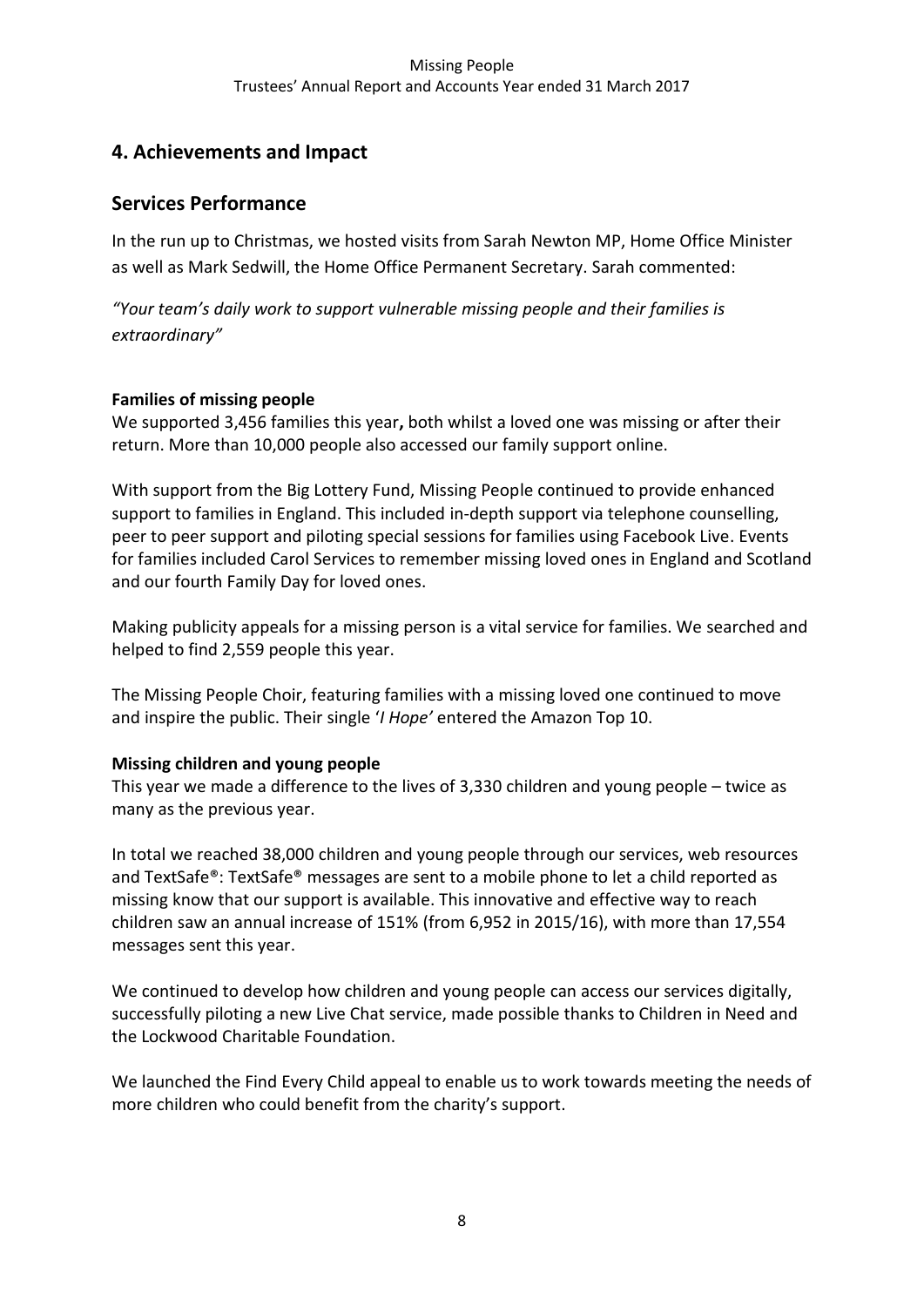### Trustees' Annual Report and Accounts Year ended 31 March 2017

## **Vulnerable missing adults**

This year we continued to provide accredited support, helping 2,613 adults who had gone missing or who were thinking about going missing. Our focus for helping adults remains to provide 24/7 crisis support whenever someone needs us. In the coming year we plan to review the needs of missing adults and adapt our services accordingly to make possible the same transformation we have seen in the scale and type of services we provide to missing children.

We also helped to find a further 1,579 vulnerable adults that we searched for. We continued to focus on publicity efforts on those at great risk of harm.

# **Development and Partnerships**

When a child is found, many of the problems that may have led to them going missing will not have gone away. In partnership with Local Authorities in Surrey, Sussex and Hertfordshire, 845 returned children received our specialist support during 2016/17. This support aimed to find out why they went missing, what happened while they were away, and what support they need to be safe and prevent them going missing again.

An event focused on highlighting adults who return from being missing was held in Cardiff, with the aim of kick starting the national conversation about the need for improved support. Following this event, and a similar event in London, we have created online resources on the support needs of returning adults, and we continue to scope a pilot to provide adults with a 'return home interview' and support.

# **Policy and Research**

We published *Heading Back to Harm*, a study on trafficked and unaccompanied children going missing from care, jointly with ECPAT UK. The report was welcomed by the Home Office Minister, Sarah Newton MP who spoke at the report launch and Kevin Hyland OBE, Independent Anti-Slavery Commissioner, who wrote the foreword to the report. Recommendations from the report are already being implemented – with the Home Office funding ECPAT UK and Missing People to review local authorities approaches to trafficked and unaccompanied children and missing, and train professionals on good practice in preventing trafficked and unaccompanied children going missing and responding effectively when they do.

Our guardianship campaign, calling for families to have legal powers to manage a missing relative's affairs had significant success this year, with the passing of a new law to bring these powers into place across England and Wales. The Guardianship (Missing Persons) Act received Royal Assent in April 2017, having been introduced as a Private Members Bill by Kevin Hollinrake MP in January 2017. This campaigning victory was made possible thanks to the families who campaigned with us, the Ministry of Justice, British Bankers Association,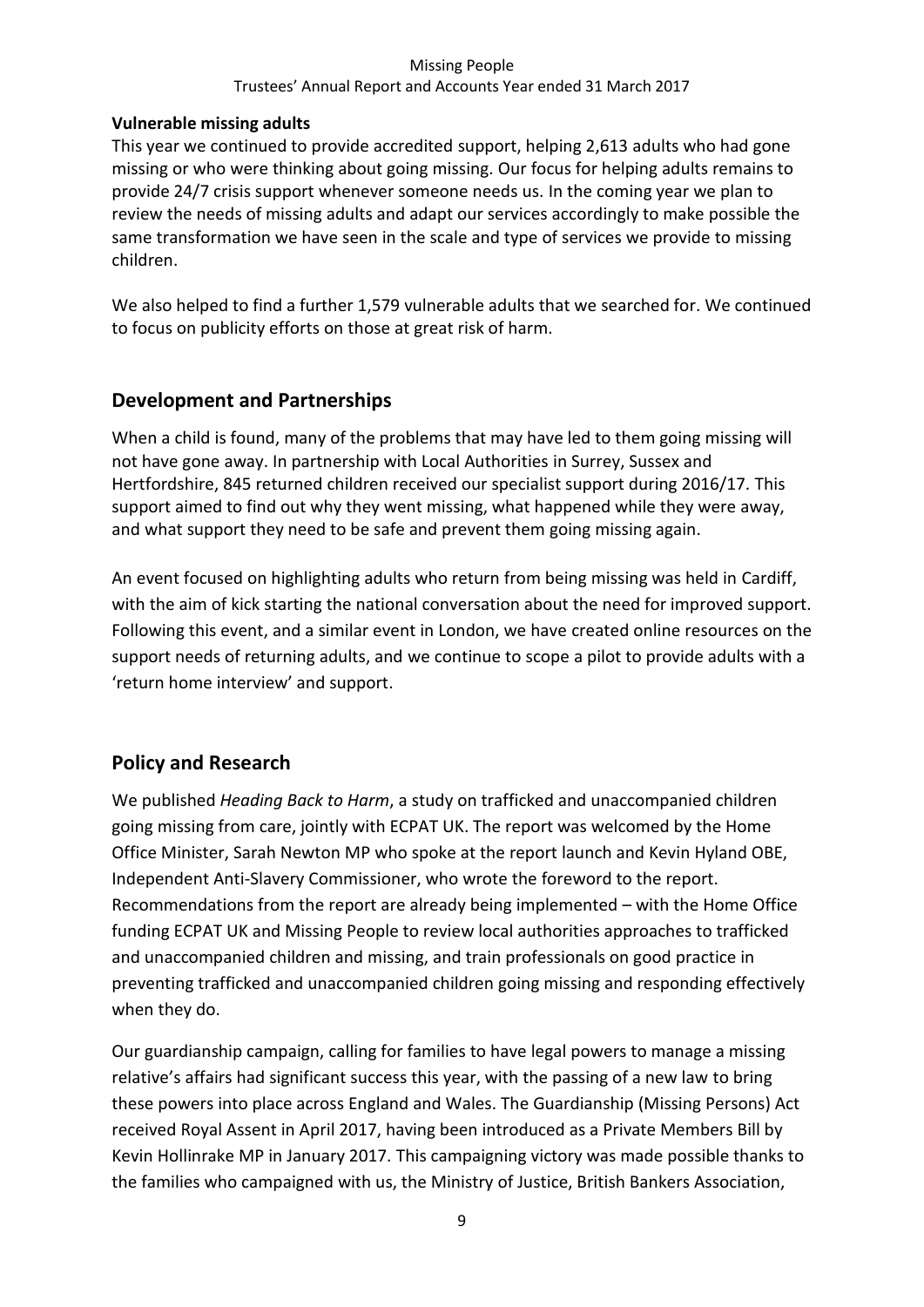## Trustees' Annual Report and Accounts Year ended 31 March 2017

the Council of Mortgage Lenders, and Clifford Chance who provided pro bono support throughout. The success of Missing People's guardianship campaign follows our success in campaigning for legislation so that families can resolve a missing relative's affairs if they are missing and are believed to have died which resulted in the resumption of Death Act (2013).

We supported the All Party Parliamentary Group (APPG) for Runaway and Missing Children and Adults to investigate how children who go missing are criminally exploited by gangs. The investigation involved a meeting between the APPG, the Home Office Minister, the National Policing Lead for Missing Persons and representatives of young people and families affected by the issue, local authorities and frontline practitioners. The report was publicised in national media including the Times and the Guardian. Following the report's publication the Home Office issued guidance for frontline professionals on criminal exploitation of children and vulnerable adults that recognised the strong links between children going missing and this kind of exploitation, in line with the report's recommendations.

# **Monitoring and Evaluation**

Missing People is committed to the robust monitoring and evaluation of its activities, so that we can effectively identify and measure the impact on the lives of those we support. We have embedded monitoring and evaluation processes throughout all our projects, and have two members of staff (both of whom are members of the Charities Evaluation Working Group) with responsibility for undertaking thorough evaluation of our work on a regular basis. Our evaluation processes include the monitoring of critical impact measurements, alongside monitoring of detailed operational and management information, which are reported back to our Board of Trustees on a quarterly basis as part of a Balanced Scorecard (BSC). We produce an annual Impact Report that is freely available to everyone. In addition, we seek to collect feedback from those using our services, which allows us to assess our impact in their lives and the varied issues that they face.

We also work with external evaluators which allows our work to be challenged, scrutinised and improved, through independent review. Overall, our evaluation processes are crucial in enabling organisational learning and helping us to adapt our service design and delivery in response to the changing needs of our beneficiaries.

Over the last financial year, we have developed our evaluation so that we can better understand and communicate the value and impact of our work. This has included a significant review and development of our organisational Theories of Change around all the major areas of our work and key beneficiary groups, including: families of missing people; children and adults who are either thinking of going missing, have gone, or who have returned. This work was shaped by impact measurement best practice guidelines developed for the voluntary sector. We have also conducted focussed work on the development of a Wellbeing Indicator to help us identify the difference (and range of differences) we make to people with a family member missing.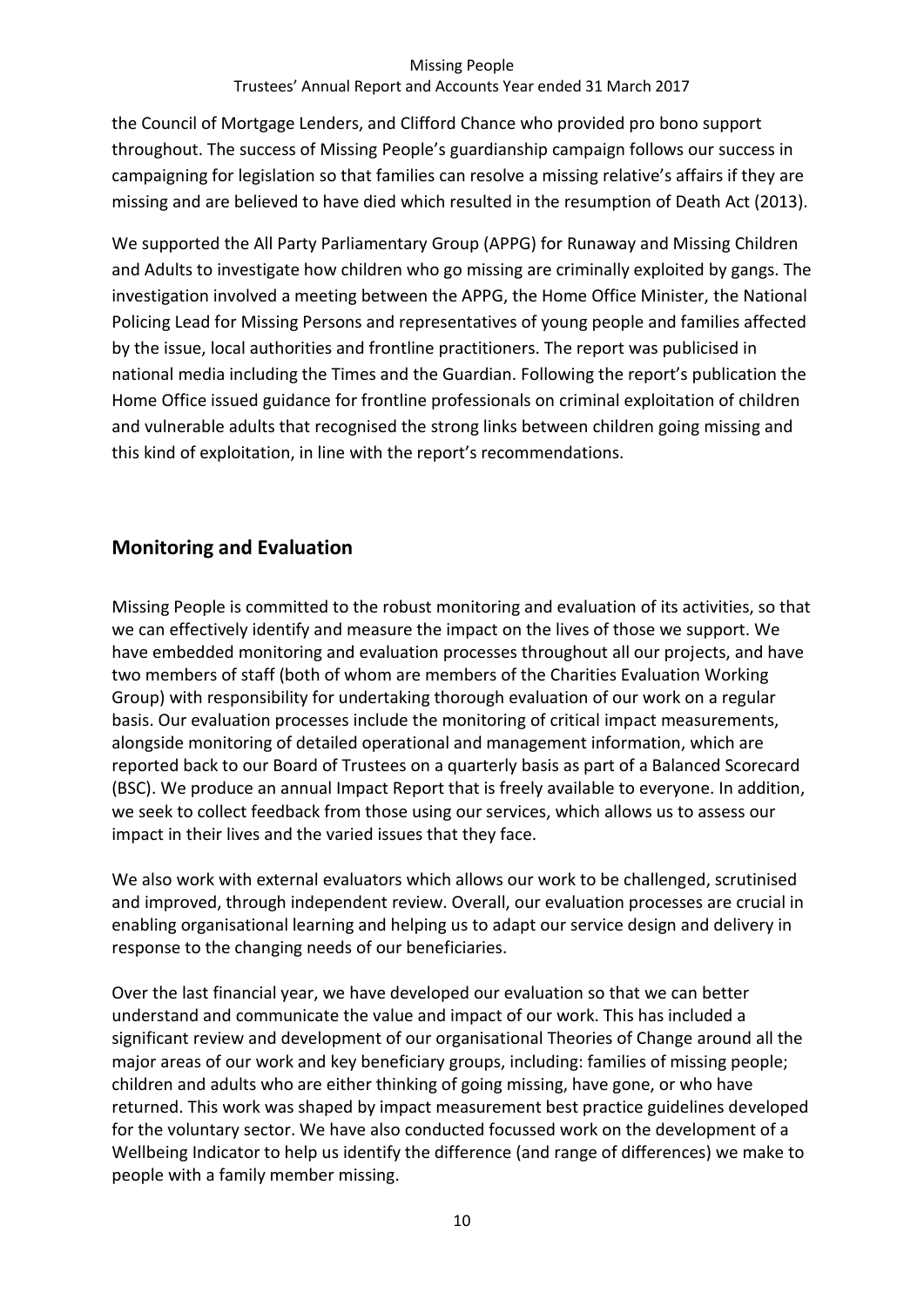# Trustees' Annual Report and Accounts Year ended 31 March 2017

Missing People will continue to look to develop our evaluation and impact work, and be led by emerging thinking and innovation. Our priorities will include:

- Improving how we seek feedback from our beneficiaries
- Greater efficiency and efficacy in how we record and monitor organisational and management data
- Development of evaluation frameworks to support our participation and engagement work with our beneficiaries
- Further development of impact presentation and reporting results
- Working towards recognition of and membership to NCVO's Inspiring Impact Hub as an 'Impact Champion'

# **Fundraising Statement**

Our supporters are at the heart of what we do. They help us to find vulnerable missing people and to support families facing unimaginable heartache. In supporting us, they send a powerful message that they care about people and the society we live in. We show our supporters the same care and respect.

As an independent charity we rely on donations. Our approach to raising voluntary funds is to focus on long-term sustainable support delivered by a team of staff and volunteers at the charity. On average we generate £5-£6 for every £1 invested in fundraising.

Missing People is a paying member of the Fundraising Regulator and raises funds in accordance with the charity's own Ethical Policy and Fundraising Promise. We have guidelines in place to ensure we take extra care with supporters who may be vulnerable.

This year we have continued to grow voluntary income and we were delighted to welcome significant new supporters including Children in Need, Rayne Foundation, a private foundation and several new major donors. They joined long-term supporters including the players of the People's Postcode Lottery. We could not be a lifeline without them.

Two professional fundraisers helped us to develop new corporate partnerships and to contact supporters. For a smaller national charity this increased our fundraising capacity in a cost effective way. We ensure that anyone working on our behalf follows our high standards and we monitor their work closely.

We responded promptly and found resolution to three complaints regarding fundraising between  $1<sup>st</sup>$  January to  $31<sup>st</sup>$  December 2016. We included these numbers in our annual return to the Fundraising Regulator.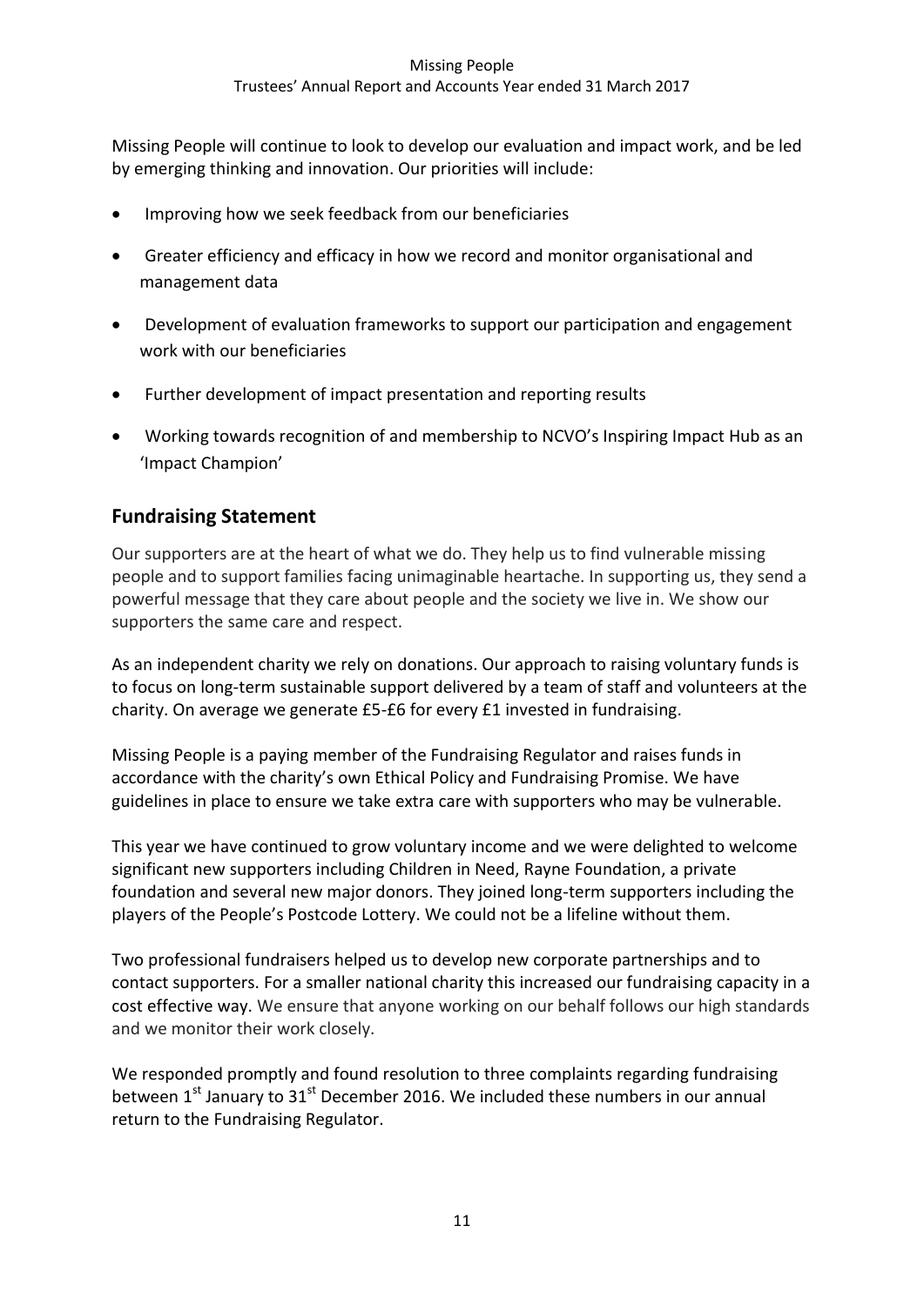# **Charitable Activity in Scotland**

We are pleased to report that on  $16<sup>th</sup>$  May 2017, subsequent to this financial year end, the Office of the Scottish Charity Regulator (OSCR) entered the charity in the Scottish Charity Register under charity number SC047419 with charitable status under the Charities and Trustee Investment (Scotland) Act 2005.

The charity provides its services, described above under Achievements and Impact, to missing people and their families in Scotland and carries out fundraising activities.

# **5. Financial Review**

In the financial year 2016-17 the charity achieved a surplus of £115K (2016:£162K), reflecting another year of income growth, sound fundraising performance and careful financial management.

Total income at £3,098K showed an increase of 10% on the previous year (£2,815K) and we continue to see benefits from our investment in a long-term programme focused on achieving diverse, robust and reliable income streams.

Our total expenditure at £2,983K showed an increase of 12% on last year (£2,653K) and we have again focused our spending on front-line services. Expenditure on charitable activities rose by 17% in the year and the significant impact achieved with this expenditure is discussed elsewhere in this report. Fundraising costs at £473K represented 15% of income.

Volunteers and pro-bono supporters again contributed significantly to the charity, far beyond the income recognised in these financial statements. Missing People is particularly grateful to Waitrose for providing full office accommodation. We thank the out-of-home media owners represented by Outsmart, JCDecaux and many other print and digital partners for media space. We are grateful to the charity's solicitors Clifford Chance for their ongoing services provided on a pro bono basis.

# **Reserves**

The charity's free reserves policy is that it should hold no less than three months' and no more than six months' current operating costs to safeguard against fluctuations that may arise in funding. This policy is intended to maximise the amount available for Missing People's charitable activities during the current economic climate. Free reserves are defined as unrestricted funds less fixed assets and designated funds. At the end of the year, the level of free reserves was £1.26m (2016: £1.14m) which was a little over four months' worth of charitable expenditure out of unrestricted funds.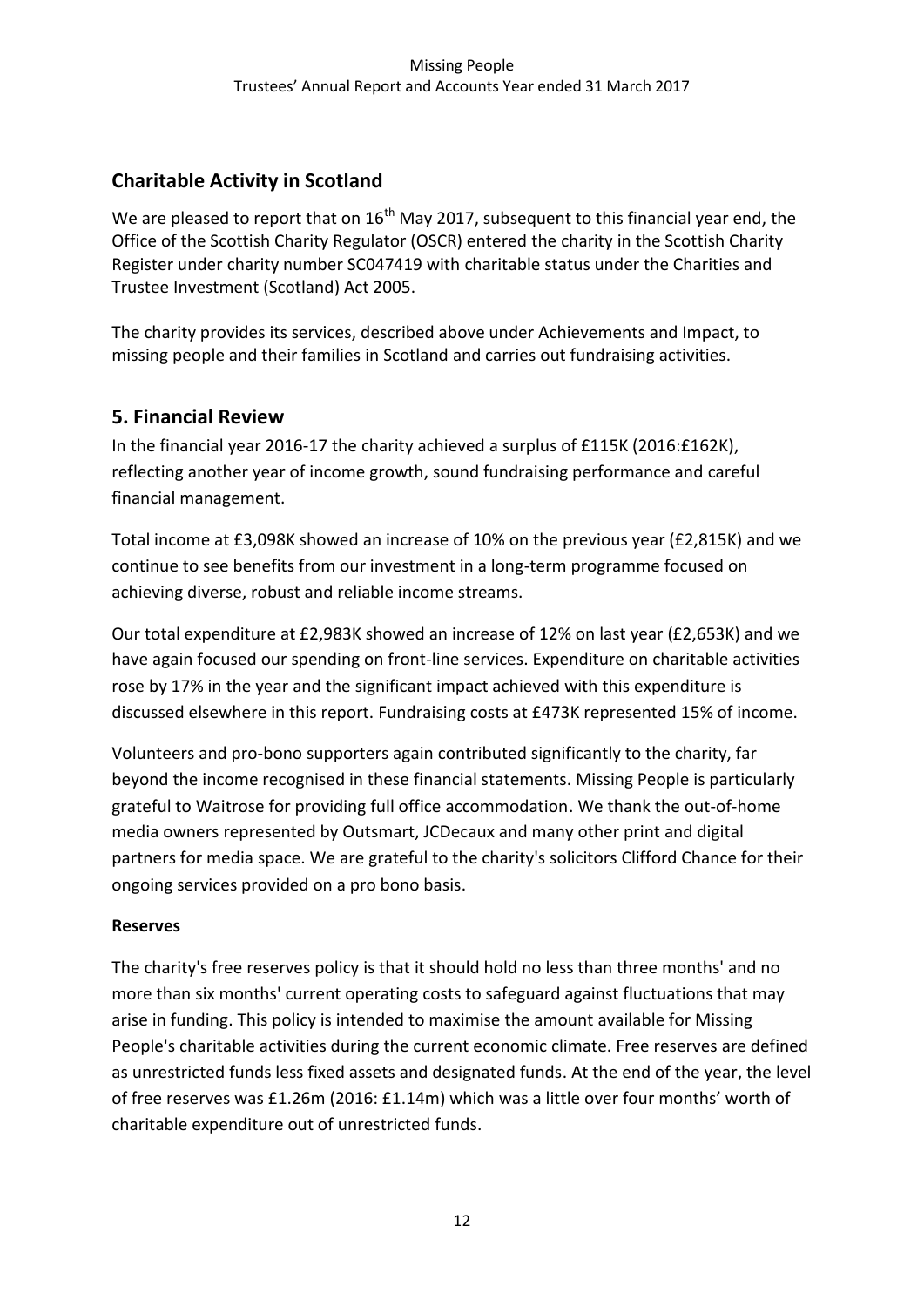# **Investment policies and objectives**

Missing People does not currently invest charity funds in stocks or shares and trustees review this policy on an annual basis. The limited numbers of shares that may be generously donated to Missing People are sold to aid our charitable activities.

# **6. Plans for the Future**

Missing People is an organisation that is focussed on sustainability and one of our key values is to be future minded. In the final year of our current plan we continued to make significant progress and also created a new Plan to commence in 2017/18. In the next five years, our broad aims are:

- To double the number of people we help each year to 20,000, across the UK, focused on those who need our help the most
- Everyone using our services continues to receive high quality support that is based on their needs
- Speaking up for missing people and their loved ones
- Growing annual income from £3m to £6m to achieve these plans

This represents achievable, challenging growth based on where we have come over the course of our last strategic plan. As we created the new Plan we knew that continuing to grow what we already do well is not enough. We need innovative ways to support the people who need us the most. We know it's not going to be plain sailing. For the sake of those that need us, we are confident in our ambition. If we don't help them, no one will.

# **7. Statement of Trustees' Responsibilities**

The charity Trustees (who are also the directors of Missing People Limited for the purposes of company law) are responsible for preparing the Trustees' Annual report and the financial statements in accordance with applicable law and United Kingdom Accounting Standards (United Kingdom Generally Accepted Accounting Practice).

Company law requires the Trustees to prepare financial statements for each financial year in accordance with United Kingdom Generally Accepted Accounting Practice (United Kingdom Accounting Standards and applicable law). Under company law the Trustees must not approve the financial statements unless they are satisfied that they give a true and fair view of the state of affairs of the charitable company and of the incoming resources and application of resources, including the income and expenditure, of the charitable company for that period.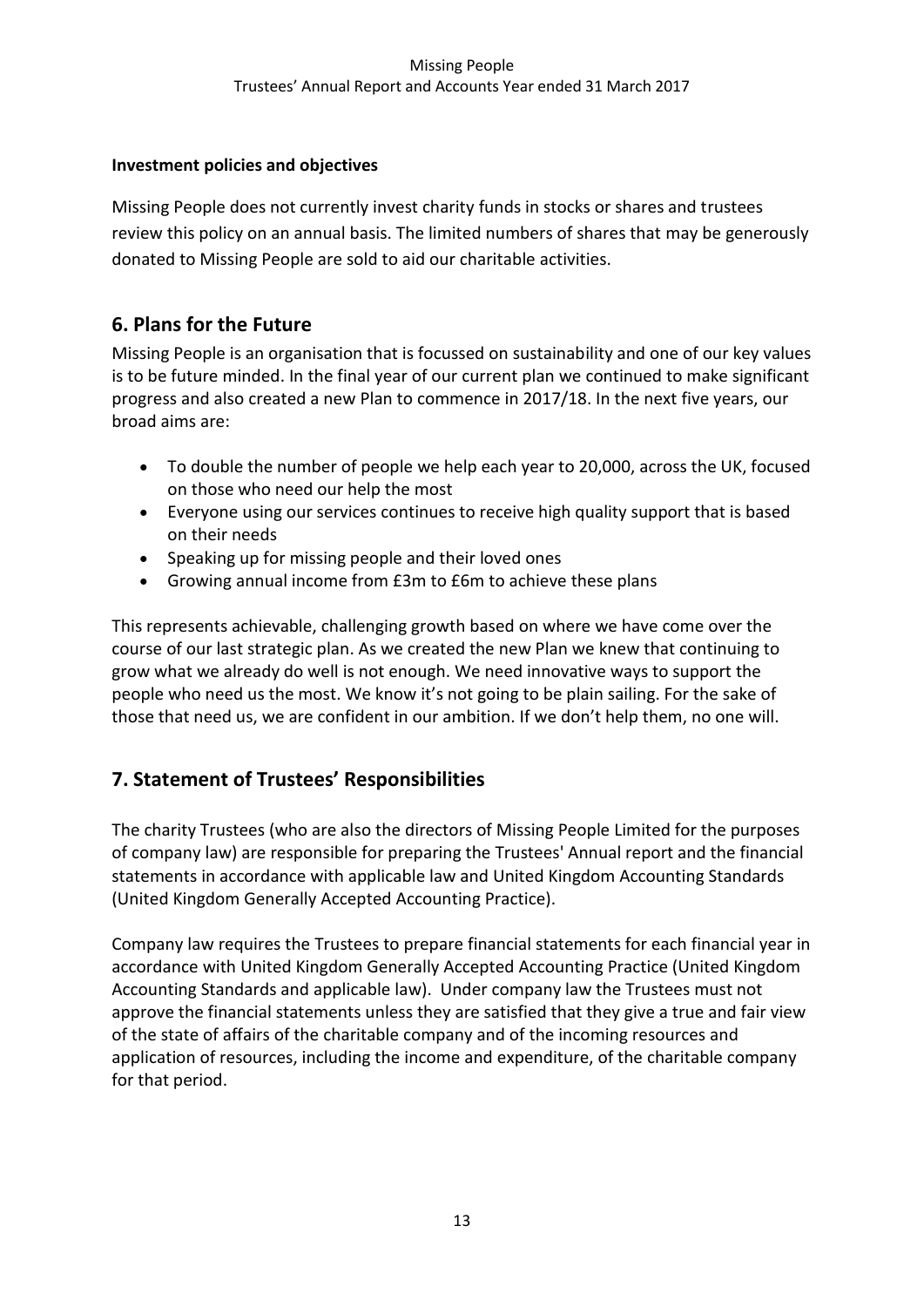### Trustees' Annual Report and Accounts Year ended 31 March 2017

In preparing these financial statements, the Trustees are required to:

- select suitable accounting policies and then apply them consistently;  $\bullet$
- make judgements and accounting estimates that are reasonable and prudent;  $\bullet$
- state whether applicable UK Accounting Standards have been followed, subject to any material departures disclosed and explained in the financial statements;
- prepare the financial statements on the going concern basis unless it is inappropriate to presume that the charity will continue in business.

The Trustees are responsible for keeping adequate accounting records that are sufficient to show and explain the charity's transactions and disclose with reasonable accuracy at any time the financial position of the charity and enable them to ensure that the financial statements comply with the Charities and Trustee Investment (Scotland) Act 2005, regulation 8 of the Charities Accounts (Scotland) Regulations 2006 (as amended) and with the requirements of the Companies Act 2006. They are also responsible for safeguarding the assets of the charity and hence for taking reasonable steps for the prevention and detection of fraud and other irregularities.

Financial statements are published on the charitable company's website in accordance with legislation in the United Kingdom governing the preparation and dissemination of financial statements, which may vary from legislation in other jurisdictions. The maintenance and integrity of the charitable company's website is the responsibility of the trustees. The trustees' responsibility also extends to the on-going integrity of the financial statements contained therein.

Each trustee has confirmed that, insofar as they are aware:

- there is no relevant audit information of which the charity's auditors are unaware;
- they have taken all the steps, that as trustees they ought to have taken, to make themselves aware of any relevant audit information and to establish that the auditors are aware of that information.

Approved by the trustees on 18 September 2017 and signed on their behalf by:

**Kate Adams** Chair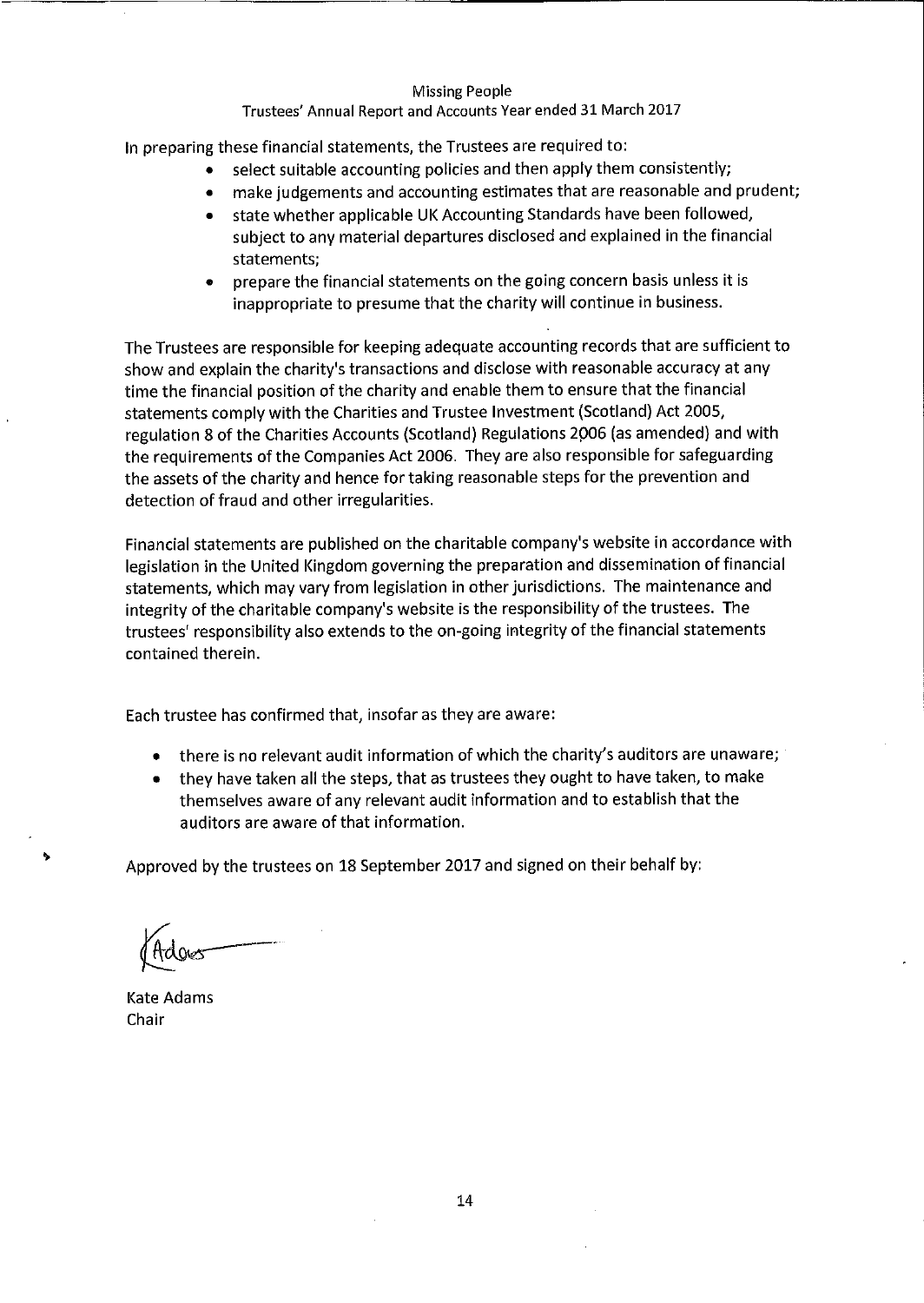# **Independent auditor's report to the members of Missing People Limited**

We have audited the financial statements of Missing People Limited for the year ended 31 March 2017 which comprise statement of financial activities, the balance sheet, cash flow statement and the related notes. The financial reporting framework that has been applied in their preparation is applicable law and United Kingdom Accounting Standards (United Kingdom Generally Accepted Accounting Practice).

This report is made solely to the charity's trustees and members, as a body, in accordance with Chapter 3 of Part 16 of the Companies Act 2006 and the Charities and Trustee Investment (Scotland) Act 2005. Our audit work has been undertaken so that we might state to the charity's trustees and members those matters we are required to state to them in an auditor's report and for no other purpose. To the fullest extent permitted by law, we do not accept or assume responsibility to anyone other than the charity and the charity's trustees and members as a body, for our audit work, for this report, or for the opinions we have formed.

# **Respective responsibilities of trustees and auditors**

As explained more fully in the statement of trustees' responsibilities, the trustees (who are also the directors of the charitable company for the purposes of company law) are responsible for the preparation of the financial statements and for being satisfied that they give a true and fair view. We have been appointed as auditor under section  $44(1)(c)$  of the Charities and Trustee Investment (Scotland) Act 2005 and under the Companies Act 2006 and report in accordance with regulations made under those Acts. Our responsibility is to audit and express an opinion on the financial statements in accordance with applicable law and International Standards on Auditing (UK and Ireland). Those standards require us to comply with the Financial Reporting Council's (FRC's) Ethical Standards for Auditors.

# **Scope of the audit of the financial statements**

A description of the scope of an audit of financial statements is provided on the FRC's website at www.frc.org.uk/auditscopeukprivate.

# **Opinion on financial statements**

In our opinion the financial statements:

 give a true and fair view of the state of the charity's affairs as at 31 March 2017 and of the charity's incoming resources and application of resources, including the income and expenditure, for the year then ended;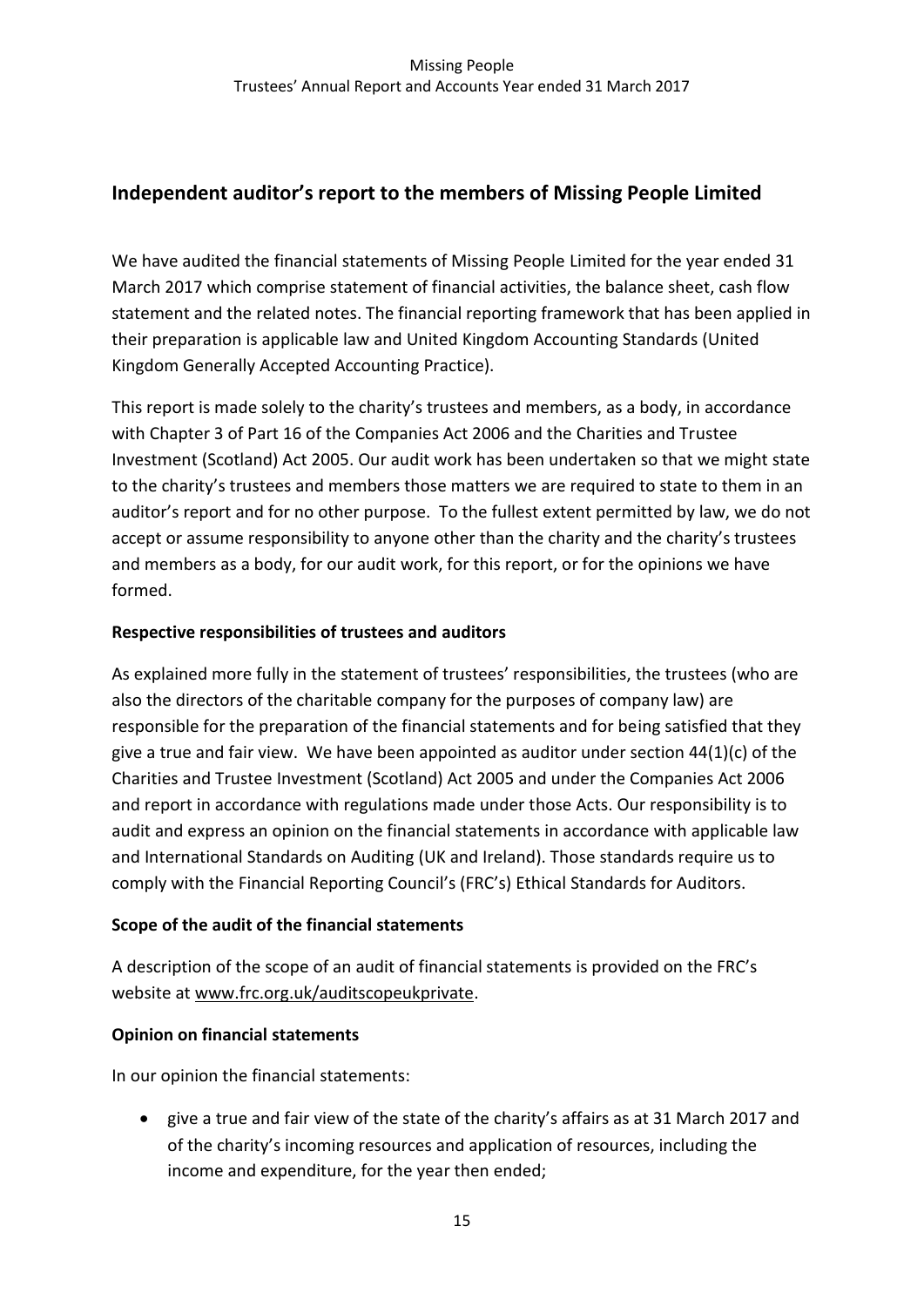- have been properly prepared in accordance with United Kingdom Generally  $\bullet$ Accepted Accounting Practice; and
- have been prepared in accordance with the requirements of the Companies Act 2006, the Charities and Trustee Investment (Scotland) Act 2005 and regulation 8 of the Charities Accounts (Scotland) Regulations 2006 (as amended).

### Opinion on other matters prescribed by the Companies Act 2006

In our opinion the information given in the trustees' report for the financial year for which the financial statements are prepared is consistent with the financial statements and the trustees' report has been prepared in accordance with applicable legal requirements.

Based on our knowledge and understanding of the charity and its environment obtained during the course of the audit we have identified no material misstatements in the trustees' report.

### Matters on which we are required to report by exception

We have nothing to report in respect of the following matters where the Companies Act 2006 and the Charities Accounts (Scotland) Regulations 2006 (as amended) requires us to report to you if, in our opinion:

- adequate accounting records have not been kept, or returns adequate for our audit have not been received from branches not visited by us; or
- the financial statements are not in agreement with the accounting records and returns; or
- certain disclosures of trustees' remuneration specified by law are not made; or
- we have not received all the information and explanations we require for our audit; or
- the trustees were not entitled to prepare the financial statements and the trustees' report in accordance with the small companies regime and to the exemption from the requirement to prepare a strategic report.

# BDOLP

Julia Poulter (senior statutory auditor) For and on behalf of BDO LLP, statutory auditor London 19 September 2017

BDO LLP is a limited liability partnership registered in England and Wales (with registered number OC305127).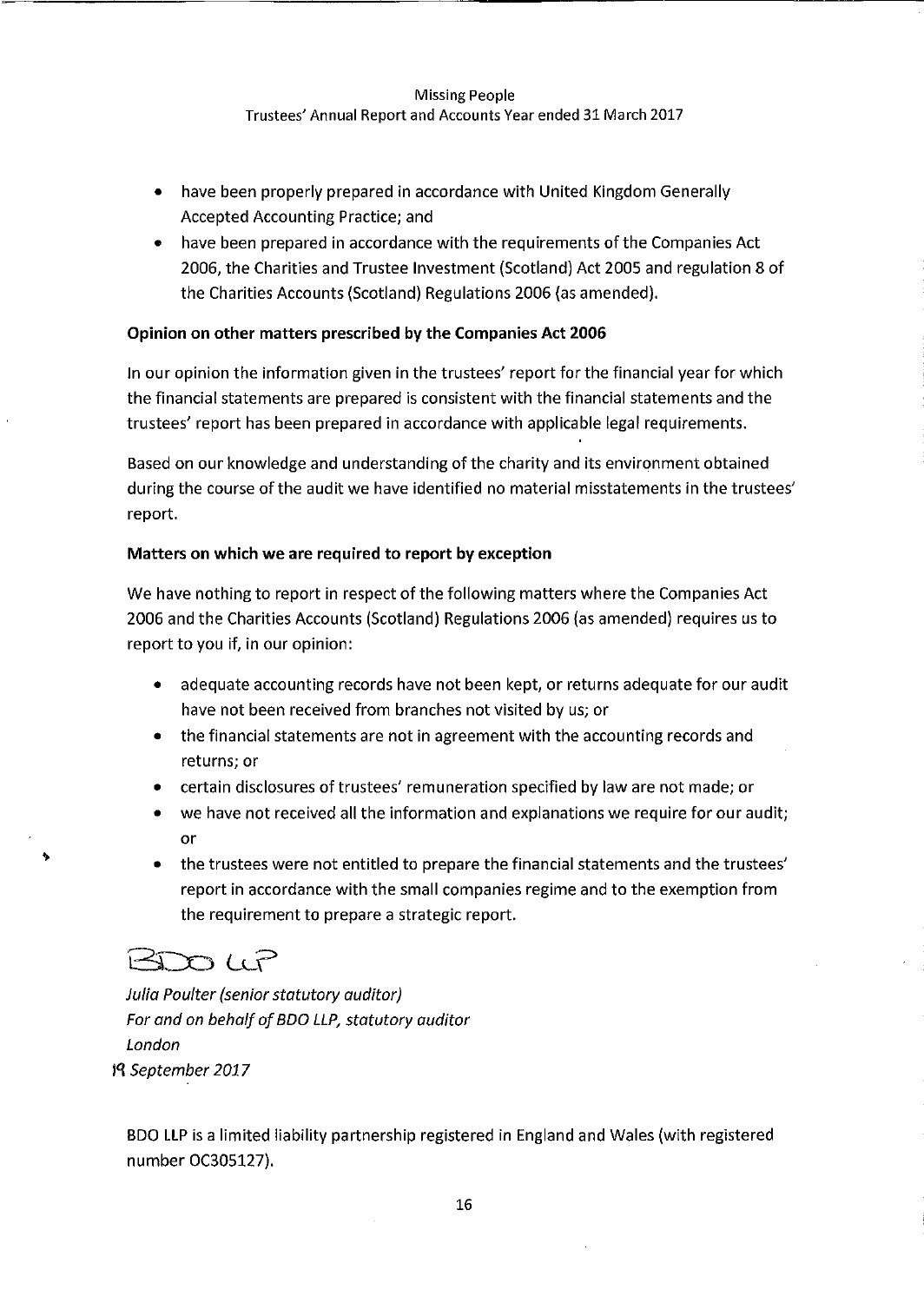### **Statement of Financial Activities (incorporating an Income and Expenditure Account) for the year ended 31 March 2017**

|                                                   | <b>Note</b>    | <b>Unrestricted</b><br><b>Funds</b><br>2017<br>£ | <b>Restricted</b><br><b>Funds</b><br>2017<br>£ | <b>Total</b><br><b>Funds</b><br>2017<br>£ | <b>Unrestricted</b><br><b>Funds</b><br>2016<br>£ | <b>Restricted</b><br><b>Funds</b><br>2016<br>£ | Total<br><b>Funds</b><br>2016<br>£ |
|---------------------------------------------------|----------------|--------------------------------------------------|------------------------------------------------|-------------------------------------------|--------------------------------------------------|------------------------------------------------|------------------------------------|
| Income:                                           |                |                                                  |                                                |                                           |                                                  |                                                |                                    |
| <b>Voluntary Income</b>                           |                |                                                  |                                                |                                           |                                                  |                                                |                                    |
| Donations, grants and legacies                    | 15             | 1,688,415                                        | 910,110                                        | 2,598,525                                 | 1,591,846                                        | 971,018                                        | 2,562,864                          |
| Income from Charitable activities:                |                |                                                  |                                                |                                           |                                                  |                                                |                                    |
| Fees and grants for service provision             |                | ٠                                                | 469,562                                        | 469,562                                   |                                                  | 214,420                                        | 214,420                            |
| Policy & Research                                 |                |                                                  | 25,775                                         | 25,775                                    |                                                  | 31,937                                         | 31,937                             |
| <b>Income from Investments</b>                    |                | 4,117                                            |                                                | 4,117                                     | 5,740                                            |                                                | 5,740                              |
| <b>Total income</b>                               |                | 1,692,532                                        | 1,405,447                                      | 3,097,979                                 | 1,597,586                                        | 1,217,375                                      | 2,814,961                          |
| <b>Expenditure:</b>                               |                |                                                  |                                                |                                           |                                                  |                                                |                                    |
| <b>Expenditure on Raising funds</b>               |                |                                                  |                                                |                                           |                                                  |                                                |                                    |
| Raising funds                                     |                | 473,033                                          |                                                | 473,033                                   | 509,494                                          |                                                | 509,494                            |
| <b>Expenditure on Charitable activities:</b>      |                |                                                  |                                                |                                           |                                                  |                                                |                                    |
| Service provision                                 |                | 909.825                                          | 1,379,672                                      | 2,289,497                                 | 719,866                                          | 1,185,438                                      | 1,905,304                          |
| Policy & Research                                 |                | 194,256                                          | 25,775                                         | 220,031                                   | 206,445                                          | 31,937                                         | 238,382                            |
| <b>Total Charitable Activities</b>                |                | 1,104,081                                        | 1,405,447                                      | 2,509,528                                 | 926,311                                          | 1,217,375                                      | 2,143,686                          |
| <b>Total Expenditure</b>                          | 4              | 1,577,114                                        | 1,405,447                                      | 2,982,561                                 | 1,435,805                                        | 1,217,375                                      | 2,653,180                          |
|                                                   |                |                                                  |                                                |                                           |                                                  |                                                |                                    |
| Net income and net movement in funds for the year | $\overline{2}$ | 115,418                                          |                                                | 115,418                                   | 161,781                                          |                                                | 161,781                            |
| <b>Reconciliation of Funds</b>                    |                |                                                  |                                                |                                           |                                                  |                                                |                                    |
| Fund balances brought forward at 1 April          |                | 1,153,378                                        |                                                | 1,153,378                                 | 991,597                                          |                                                | 991,597                            |
| Balance carried forward at 31 March               | 16             | 1,268,796                                        |                                                | 1,268,796                                 | 1,153,378                                        |                                                | 1,153,378                          |

The notes on pages 20 to 26 form part of these financial statements. All amounts relate to continuing activities. There are no recognised gains or losses other than the net movement in the funds included above.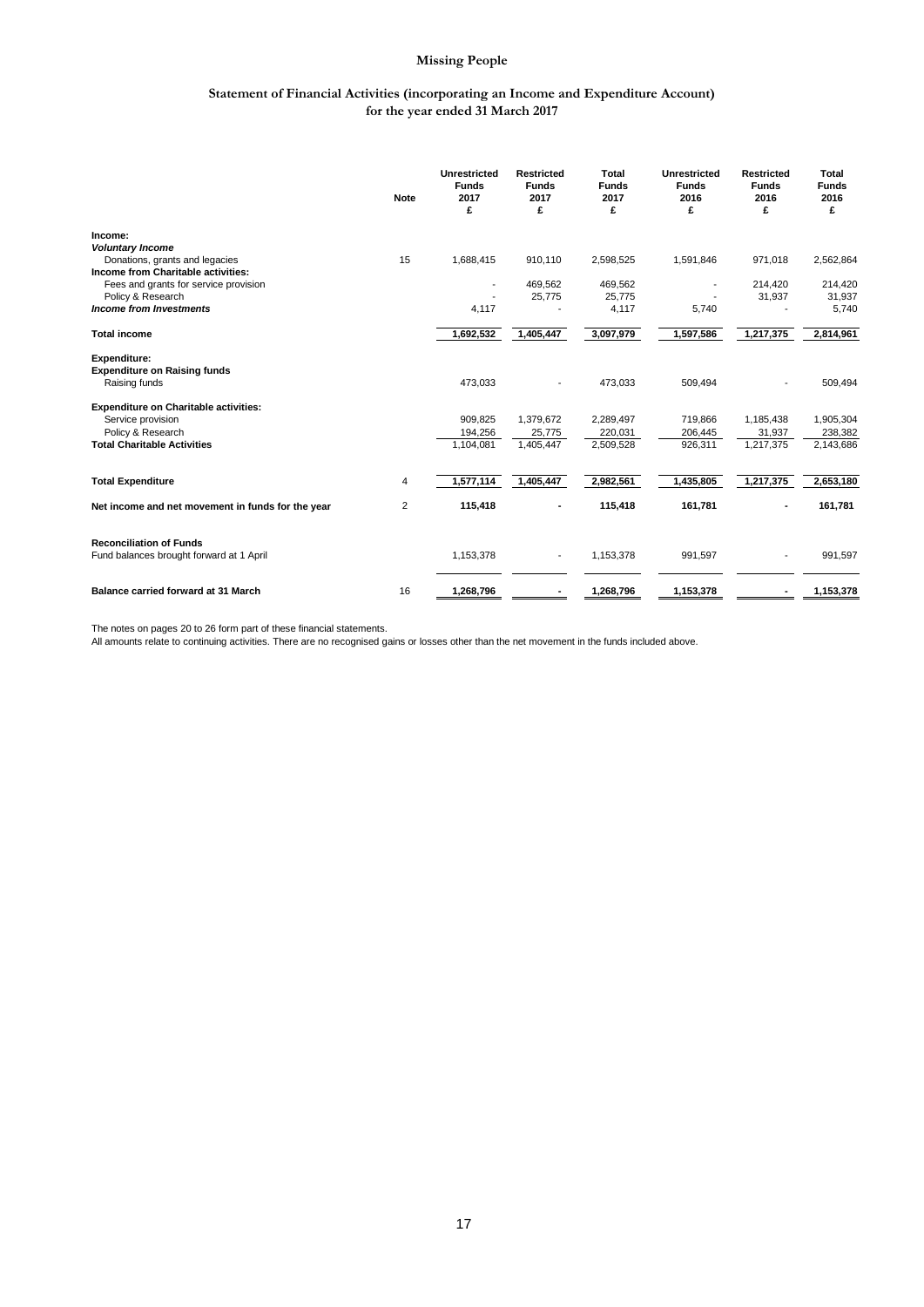### Balance Sheet as at 31 March 2017

### **Company Registration Number 2814202**

|                                                          | <b>Note</b> | 2017<br>£            | 2017<br>£                    | 2016<br>£            | 2016<br>£ |
|----------------------------------------------------------|-------------|----------------------|------------------------------|----------------------|-----------|
| <b>Fixed Assets</b><br>Tangible assets                   | $\,6$       |                      | 11,642<br>$\hat{\mathbf{v}}$ |                      | 15,470    |
| <b>Current Assets</b>                                    |             |                      |                              |                      |           |
| Debtors<br>Cash at bank and in hand                      | 8           | 199,051<br>1,424,394 |                              | 105,145<br>1 340 098 |           |
|                                                          |             | 1,623,445            |                              | 1,445,243            |           |
| <b>Creditors: Amounts falling due</b><br>within one year | 9           | (366, 291)           |                              | (307, 335)           |           |
| <b>Net Current Assets</b>                                |             |                      | 1,257,154                    |                      | 1,137,908 |
| <b>Total Assets less Current Liabilities</b>             |             |                      | 1,268,796                    |                      | 1,153,378 |
| <b>Net Assets</b>                                        |             |                      | 1,268,796                    |                      | 1,153,378 |
| Funds of the charity:                                    |             |                      |                              |                      |           |
| <b>Unrestricted Funds</b>                                | 16          |                      | 1,268,796                    |                      | 1,153,378 |
| <b>Restricted Funds</b>                                  |             |                      |                              |                      |           |
|                                                          |             |                      |                              |                      |           |
| <b>Total Funds</b>                                       |             |                      | 1,268,796                    |                      | 1,153,378 |

The financial statements were approved and authorised for issue by the Board of Trustees on 18 September 2017 and signed on its behalf by:

 $\hspace{.1cm}\}$  $\mathfrak{b}$ tes $\mathfrak{h}$ n pages 20 to 26 form part of these financial statements. **Th** 

 $\ddot{\phantom{0}}$ 

Kate Adams - Chair

Ben Houghton - Treasurer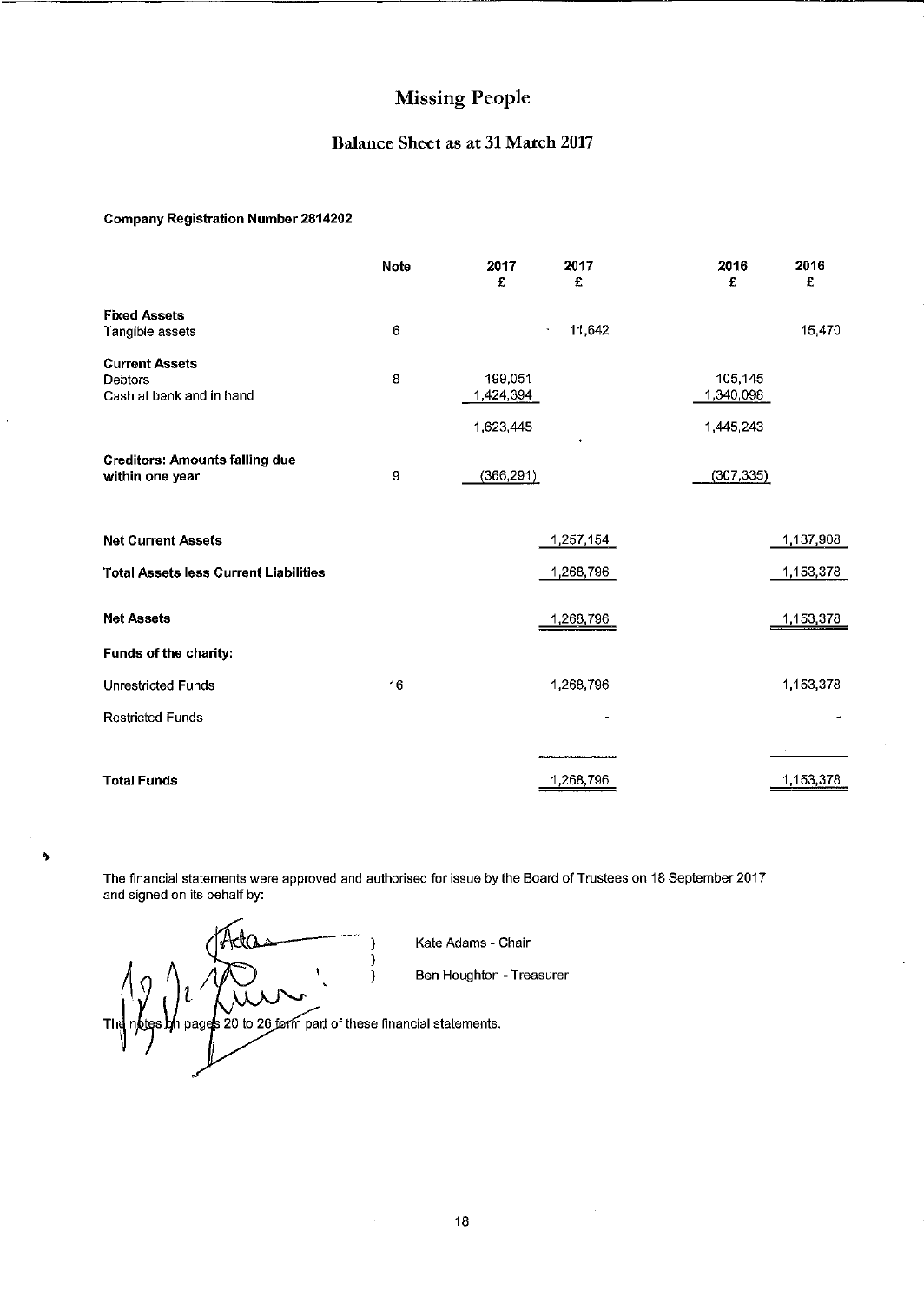# **Statement of Cash Flows for year ended 31 March 2017**

|                                                                    | 2017<br>£ | 2016<br>£ |
|--------------------------------------------------------------------|-----------|-----------|
| Cash flows from operating activities :                             |           |           |
| Net cash provided by (used in) operating activities (see note (a)) | 87,694    | 103,276   |
| Cash flows from investing activities                               |           |           |
| Interest income                                                    | 4.117     | 5,740     |
| Purchase of property, plant and equipment                          | (7,515)   | (532)     |
| Net cash provided by (used in) investing activities                | (3, 398)  | 5,208     |
| Change in cash and cash equivalents in the reporting period        | 84.296    | 108,484   |
| Cash and cash equivalents at the beginning of the period           | 1.340.098 | 1,231,614 |
| Cash and cash equivalents at the end of the reporting period       | 1.424.394 | 1.340.098 |

### **(a) Reconciliation of net income to net cash flow from operating activities**

|                                                                                                           | 2017     | 2016     |
|-----------------------------------------------------------------------------------------------------------|----------|----------|
|                                                                                                           |          |          |
| Net income for the reporting period (as per statement of financial activities)<br><b>Adjustments for:</b> | 115.418  | 161,781  |
| Depreciation charges                                                                                      | 11.343   | 12.403   |
| Interest income                                                                                           | (4.117)  | (5,740)  |
| (Increase)/decrease in debtors                                                                            | (93,906) | 21.414   |
| Increase/(decrease) in creditors                                                                          | 58,956   | (86,582) |
| Net cash provided by (used in) operating activities                                                       | 87,694   | 103,276  |

The notes on pages 20 to 26 form part of these financial statements.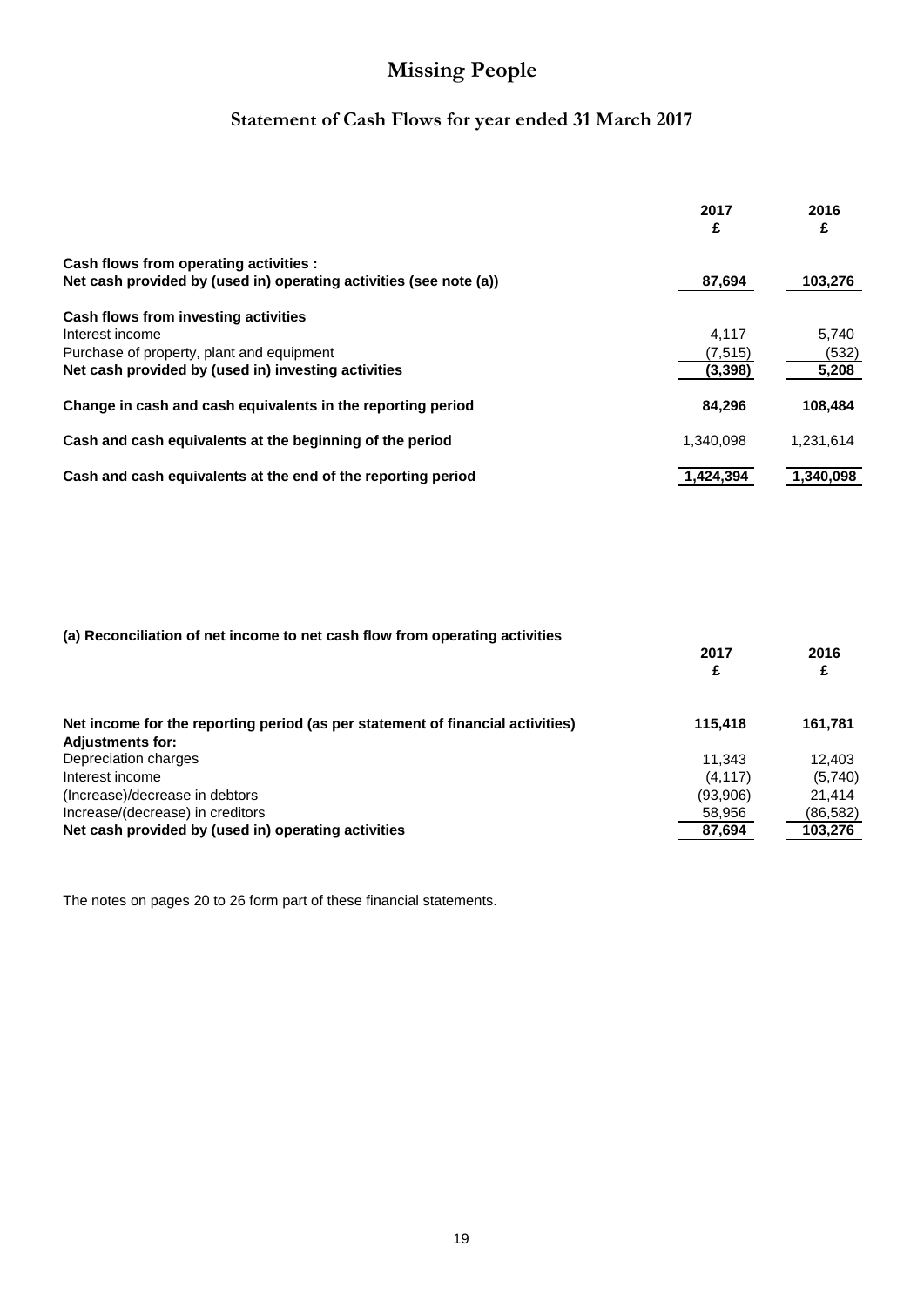## **Year ended 31 March 2017 Missing People Notes to the Financial Statements**

The principal accounting policies applied in the preparation of the financial statements are as follows:

### **1 Accounting Policies**

a) Basis of preparation

The financial statements have been prepared in accordance with Accounting and Reporting by Charities: Statement of Recommended Practice applicable to charities preparing their accounts in accordance with the Financial Reporting Standard applicable in the UK and Republic of Ireland (FRS 102) (effective 1 January 2015) - (Charities SORP (FRS 102)), the Financial Reporting Standard applicable in the UK and Republic of Ireland (FRS 102) and the Companies Act 2006.

Missing People Limited meets the definition of a public benefit entity under FRS 102. Assets and liabilities are initially recognised at historical cost or transaction value unless otherwise stated in the relevant accounting policy note(s). There are no areas of critical estimate or significant judgement that affects the preparation of these financial statements.

### b) Group accounts

The Charity owns the whole of the share capital of Missing Limited. The company was dormant during the year and therefore consolidated accounts are not prepared.

### c) Income

All income is recognised once the charity has entitlement to the income, it is probable that the income will be received, and the amount of income receivable can be measured reliably. In particular:

• Grants are accounted for once a formal offer of funding is received, subject to satisfying any performancerelated conditions. In the event that a grant is subject to conditions that require a level of performance before the charity is entitled to the funds, the income is deferred and not recognised until either those conditions are fully met, or the fulfilment of those conditions is wholly within the control of the charity and it is probable that those conditions will be fulfilled in the reporting period;

• For legacies, entitlement is taken as the earlier of the date on which either: the charity is aware that probate has been granted, the estate has been finalised and notification has been made by the executor(s) to the charity that a distribution will be made, or when a distribution is received from the estate. Receipt of a legacy, in whole or in part, is only considered probable when the amount can be measured reliably and the charity has been notified of the executor's intention to make a distribution. Where legacies have been notified to the charity, or the charity is aware of the granting of probate, and the criteria for income recognition have not been met, then the legacy is a treated as a contingent asset and disclosed if material.

• Deferred income comprises grants or donations which the donor has specified to be used in future accounting periods.

• Donations are accounted for when receivable.

### d) Expenditure

All expenses are accounted for on an accruals basis. Wherever possible costs are allocated directly to the appropriate activity; other costs common to all activities are apportioned between those activities on the basis of the proportion of staff time spent during each year in connection with each activity.

Cost of Raising Funds comprises costs incurred in inducing people and organisations to contribute financially to the work. This includes the cost of advertising for donations and the staging of special fundraising events.

Expenditure incurred in connection with the specific objects of the charity is included under the heading Charitable Activities.

Support costs, which are the costs of overall direction and administration of each activity, comprising the salary and overhead costs of the central function, are apportioned on the basis of staff costs attributable to each activity.

The irrecoverable element of VAT is included with the item of expense to which it relates.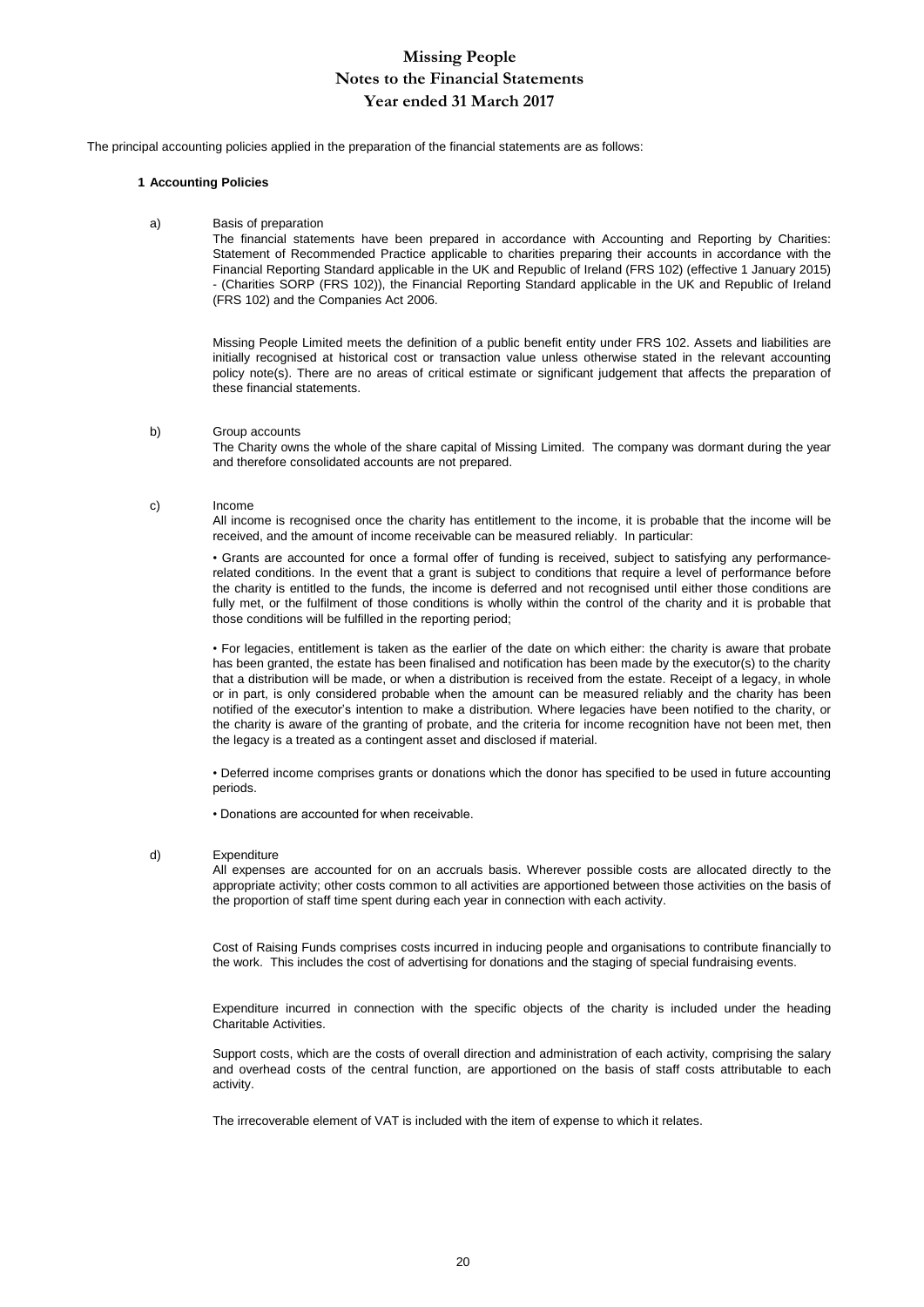# **Missing People Notes to the Financial Statements Year ended 31 March 2017**

### e) Tangible fixed assets and depreciation

Fixed assets are recorded at cost or, in cases where assets have been donated to the charity, at valuation at the time of donation. All assets acquired for continuing use and costing more than £500 are capitalised.

Provision is made for depreciation on all tangible assets, at rates calculated to write off the asset less estimated residual value over its expected life as follows:

Office Equipment - 25% to 33.33% per annum on a straight line basis

### f) Funds

*Unrestricted funds* are unrestricted funds which are available for use at the discretion of the Trustees in furtherance of the general objects of the charity and have not been designated for other purposes.

*Restricted funds* are funds which are to be used in accordance with specific restrictions imposed by donors or which have been raised by the charity for particular purposes.

### g) Leased assets

Rentals payable under operating leases are charged to the Statement of Financial Activities as incurred.

### h) Direct taxation

The company is a charity within the meaning of Para 1 Schedule 6 Finance Act 2010. Accordingly the company is potentially exempt from taxation in respect of income within categories covered by Chapter 3 of Part 11 of the Corporation Tax Act 2010 or Section 256 of the Taxation of Chargeable Gains Act 1992, to the extent that such income is applied exclusively to charitable purposes. No tax charge arose in the period.

### i) Pension

The Charity contributes to a defined contribution group personal pension scheme. The assets of the scheme are held separately from those of the Charity in independently administered funds. The pension cost charge represents contributions payable under the scheme by the Charity to the funds. The Charity has no liability under the scheme other than for the payment of those contributions. Contributions are disclosed in note 3.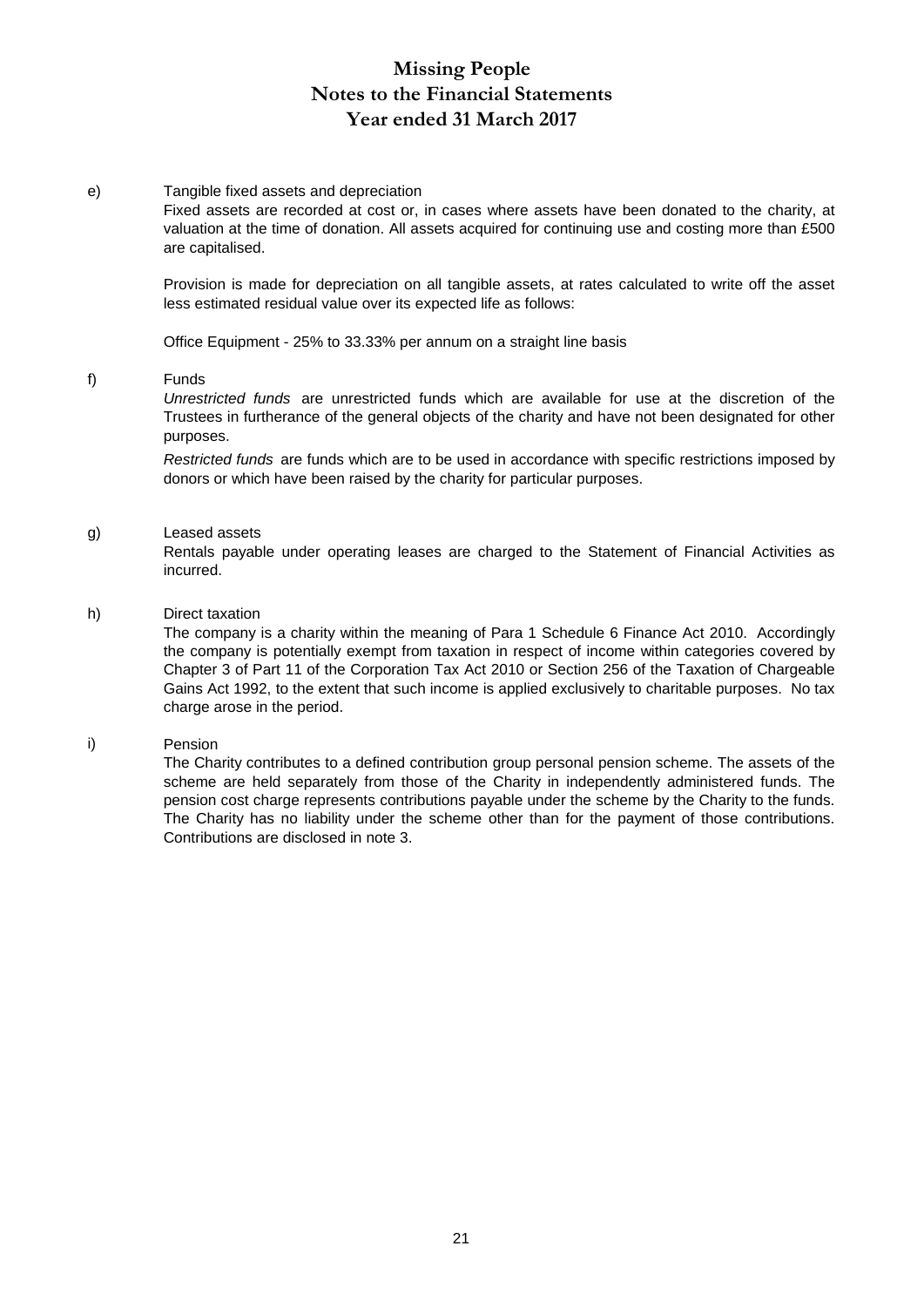# **Missing People Notes to the Financial Statements Year ended 31 March 2017**

**2017 2016**

### **2 Income/(Expenditure)**

The net income/(expenditure) for the year are stated after charging:

| £<br>11,343 | £<br>12,403                                       |
|-------------|---------------------------------------------------|
|             |                                                   |
|             |                                                   |
|             | 1,097                                             |
|             |                                                   |
| 9,900       | 9,600                                             |
|             | 1,450                                             |
| 2017<br>£   | 2016<br>£                                         |
|             |                                                   |
|             | 1,816,782                                         |
|             | 173,648                                           |
|             | 84,551                                            |
|             | 16,703                                            |
| 2,386,262   | 2,091,684                                         |
|             | 1,613<br>2,073,323<br>194,976<br>94,445<br>23,518 |

One employee earned between £80,001 - £90,000 in the year (2016: one between 70,001 - £80,000). No other employees earned over £60,000.

The average weekly number of employees (based on average headcount) during the year was as follows:

|                       | 2017<br>Number | 2016<br>Number |
|-----------------------|----------------|----------------|
| Charitable activities | 78             | 66             |
| Fundraising           | 8              | 8              |
| Governance            |                |                |
|                       | 87             | 75             |

The full time equivalent number of employees (including casual and temporary staff) during the year was 64. (2016: 59)

### **Trustees' remuneration and related party transactions**

The Trustees were neither paid nor voted any emoluments during the year (2016 - nil). One Trustee was reimbursed £172 subsistence expenses during the year (2016: £144 travel expenses).

The key management personnel of the charity comprise the Chief Executive, Director of Services/Director of Services and Advocacy, Director of Supporters & Communication, Director of Development and Partnerships, Director of Finance and the Interim Director of People. The total employee benefits of key management personnel of the charity including employers National Insurance were £374,635 (2016: £316,262)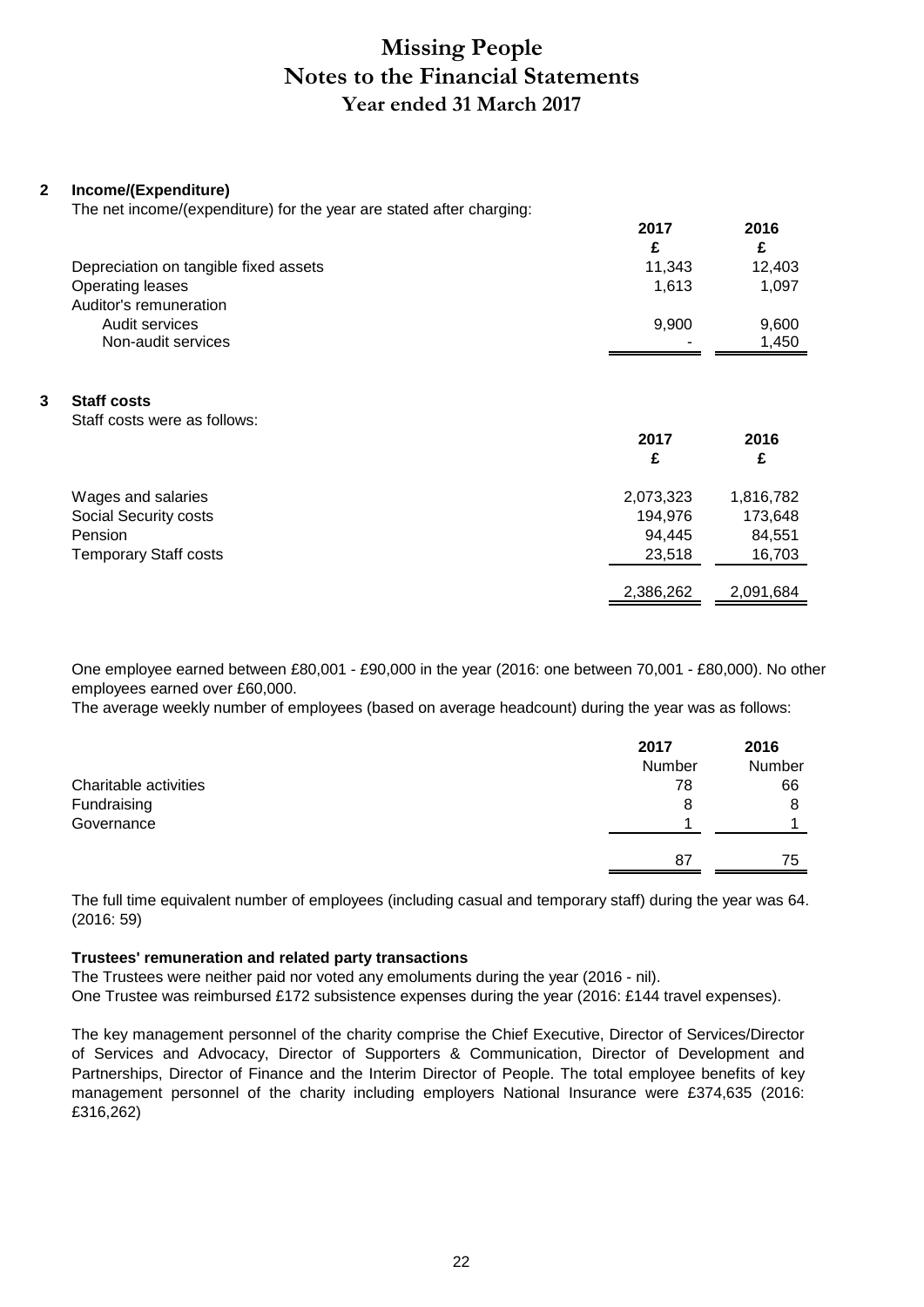# **Missing People Notes to the Financial Statements Year ended 31 March 2017**

### **4 Analysis of Total Resources Expended**

|                               | <b>Activities</b><br>£ | <b>Direct Costs Support Costs</b><br>(see note 5) | 2017<br><b>Total</b><br>£ | 2016<br><b>Total</b><br>£ |
|-------------------------------|------------------------|---------------------------------------------------|---------------------------|---------------------------|
| <b>Charitable Activities:</b> |                        |                                                   |                           |                           |
| Service Provision             | 1,792,579              | 496.918                                           | 2,289,497                 | 1,905,304                 |
| Policy & Research             | 168.499                | 51.532                                            | 220.031                   | 238,382                   |
| Cost of Raising Funds         | 362.247                | 110.786                                           | 473.033                   | 509.494                   |
|                               | 2,323,325              | 659,236                                           | 2,982,561                 | 2,653,180                 |

### **5 Support costs by activity**

|                        | <b>Service</b><br><b>Provision</b> | Policy &<br><b>Research</b> | Cost of<br><b>Raising Funds</b> | 2017<br><b>Total</b><br>£ | 2016<br><b>Total</b><br>£ |
|------------------------|------------------------------------|-----------------------------|---------------------------------|---------------------------|---------------------------|
| Governance             | 35,618                             | 3.423                       | 7,359                           | 46.400                    | 51,097                    |
| Information technology | 98,818                             | 11.165                      | 24,003                          | 133,986                   | 125,675                   |
| Central facilities     | 83,928                             | 10,069                      | 21,648                          | 115,645                   | 107,401                   |
| Finance                | 111.718                            | 10.737                      | 23.082                          | 145,537                   | 146,228                   |
| Human resources        | 68,182                             | 6,626                       | 14,245                          | 89,053                    | 66,928                    |
| Central management     | 98,654                             | 9.512                       | 20,449                          | 128,615                   | 115,993                   |
|                        | 496,918                            | 51,532                      | 110,786                         | 659,236                   | 613,322                   |

Support costs have been allocated on the basis of the charity's accounting policies and identified staff and direct costs for each category.

### **6 Tangible Fixed Assets**

|                     | <b>Office</b><br><b>Equipment</b><br>£ | <b>Total</b><br>£ |
|---------------------|----------------------------------------|-------------------|
| Cost                |                                        |                   |
| At 1 April 2016     | 61,141                                 | 61,141            |
| Additions           | 7,515                                  | 7,515             |
| Disposals           |                                        |                   |
| At 31 March 2017    | 68,656                                 | 68,656            |
| <b>Depreciation</b> |                                        |                   |
| At 1 April 2016     | 45,671                                 | 45,671            |
| Charge for year     | 11,343                                 | 11,343            |
| Disposals           |                                        |                   |
| At 31 March 2017    | 57,014                                 | 57,014            |
| Net book value      |                                        |                   |
| At 31 March 2017    | 11,642                                 | 11,642            |
| At 31 March 2016    | 15,470                                 | 15,470            |
|                     |                                        |                   |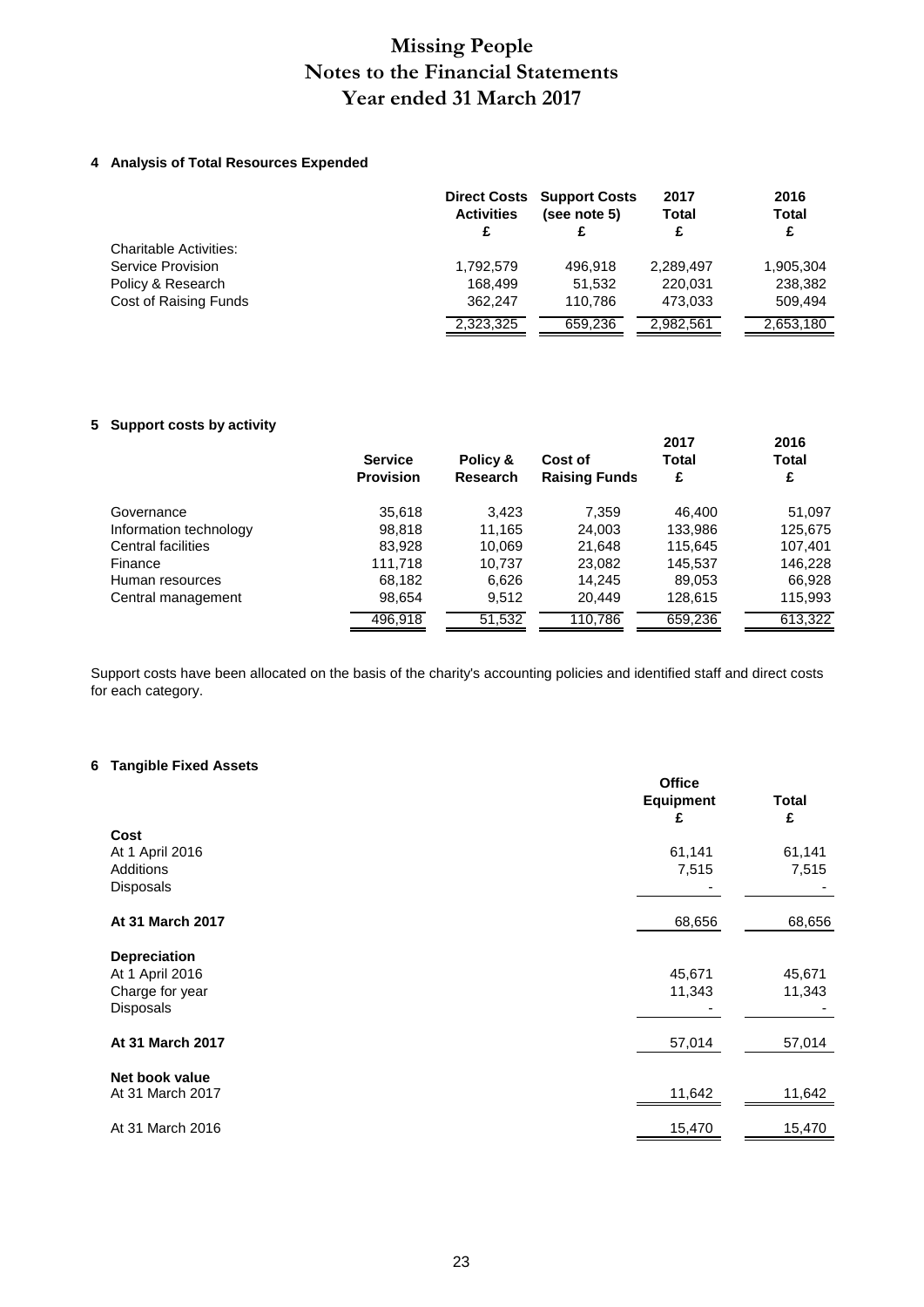# **Missing People Notes to the Financial Statements Year ended 31 March 2017**

### **7 Subsidiary Company**

The Charity holds two ordinary £1 shares in Missing Ltd, being 100% of the issued share capital. The entire profit of Missing Ltd is paid annually to Missing People under Gift Aid.

### **Results of Missing Ltd**

|                                                                                                               | 2017<br>£                              | 2016<br>£                               |
|---------------------------------------------------------------------------------------------------------------|----------------------------------------|-----------------------------------------|
| <b>PROFIT &amp; LOSS ACCOUNT</b>                                                                              |                                        |                                         |
| Turnover<br>Cost of sales and administration expenses                                                         |                                        |                                         |
| Net profit for the year<br>Amount gift aided to the charity                                                   |                                        |                                         |
| <b>Retained in subsidary</b>                                                                                  |                                        |                                         |
| <b>BALANCE SHEET</b><br>Debtors<br>Cash at bank and in hand<br>Creditors: Amounts falling due within one year | $\overline{2}$<br>467<br>(467)         | 2<br>3,234<br>(3,234)                   |
| <b>Total net assets</b>                                                                                       | $\overline{\mathbf{c}}$                | $\overline{2}$                          |
| <b>Capital and reserves</b><br>Called up share capital<br>Profit and loss account                             | $\overline{c}$<br>2                    | 2<br>$\overline{2}$                     |
| <b>Debtors</b>                                                                                                | 2017                                   | 2016                                    |
| Accrued income<br>Prepayments<br>Other debtors<br>Amount due from subsidiary                                  | £<br>109,644<br>80,732<br>8,208<br>467 | £<br>42,639<br>52,643<br>6,629<br>3,234 |

All amounts shown under debtors fall due for payment within one year.

### **9 Creditors:**

**8 Debtors**

| vitulitu.<br>Amounts falling due within one year | 2017<br>£ | 2016<br>£ |
|--------------------------------------------------|-----------|-----------|
| Other taxes and social security costs            | 50,189    | 45,067    |
| Other creditors                                  | 64.051    | 22,729    |
| Accruals                                         | 38,580    | 23,966    |
| Deferred Income (Note 10)                        | 213,471   | 215,573   |
|                                                  | 366,291   | 307,335   |

199,051 105,145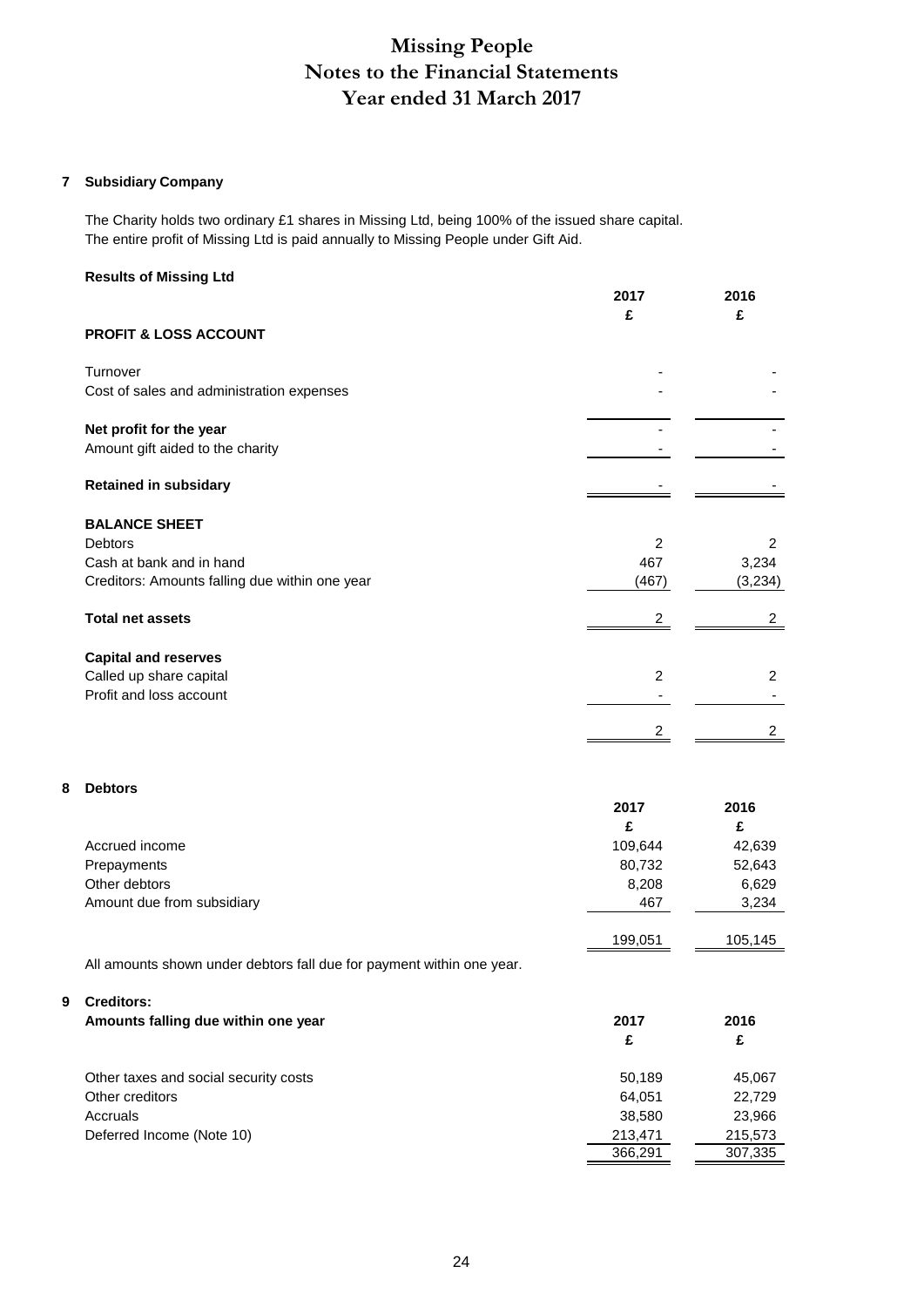# **Missing People Notes to the Financial Statements Year ended 31 March 2017**

|    |                             | 2017       | 2016       |
|----|-----------------------------|------------|------------|
| 10 | <b>Deferred Income</b>      | c          | £          |
|    | Balance at 1 April          | 215,573    | 274,376    |
|    | Released in the year        | (215, 573) | (274, 376) |
|    | Amount deferred in the year | 213.471    | 215,573    |
|    | Balance at 31 March         | 213.471    | 215,573    |
|    |                             |            |            |

Deferred income comprises grants or donations which the donor has specified to be used in future accounting periods.

### **11 Leasing Commitments**

At 31 March the Charity had minimum lease commitments under non-cancellable operating leases on office equipment as set out below:

|                                       | 2017<br>£ | 2016<br>£ |
|---------------------------------------|-----------|-----------|
| <b>Operating leases which expire:</b> |           |           |
| Within one year                       | 1,002     | 953       |
| Between one and five years            | 1.791     | 144       |
| After five years                      |           |           |
|                                       | 2,793     | 1,097     |

### **12 Analysis of Net Assets**

|                          | <b>Tangible</b><br><b>Fixed</b><br><b>Assets</b> | Bank &<br>Cash | <b>Debtors</b> | <b>Current</b><br>Liabilities | Total     |
|--------------------------|--------------------------------------------------|----------------|----------------|-------------------------------|-----------|
|                          | £                                                | £              | £              | £                             | £         |
| Year ended 31 March 2017 |                                                  |                |                |                               |           |
| Restricted               | ٠                                                | 121.309        | 92,162         | (213, 471)                    |           |
| Unrestricted             | 11,642                                           | 1,303,085      | 106,889        | (152,820)                     | 1,268,796 |
|                          | 11,642                                           | 1,424,394      | 199.051        | (366,291)                     | 1,268,796 |
| Year ended 31 March 2016 |                                                  |                |                |                               |           |
| Restricted               | ٠                                                | 206.810        | 8.763          | (215, 573)                    |           |
| Unrestricted             | 15,470                                           | 1,133,288      | 96,382         | (91, 762)                     | 1,153,378 |
|                          | 15,470                                           | 1.340.098      | 105.145        | (307, 335)                    | 1,153,378 |

### **13 Ultimate Controlling Party**

The Directors listed in the Trustees' Report are the ultimate controlling parties being members of the company.

All Charity policies and executive decisions are determined by the Trustees. The day to day running of the charitable company has been delegated to the Chief Executive and Directors.

### **14 Related Party Transactions**

There were no material transactions with related parties during the year (2016: none).